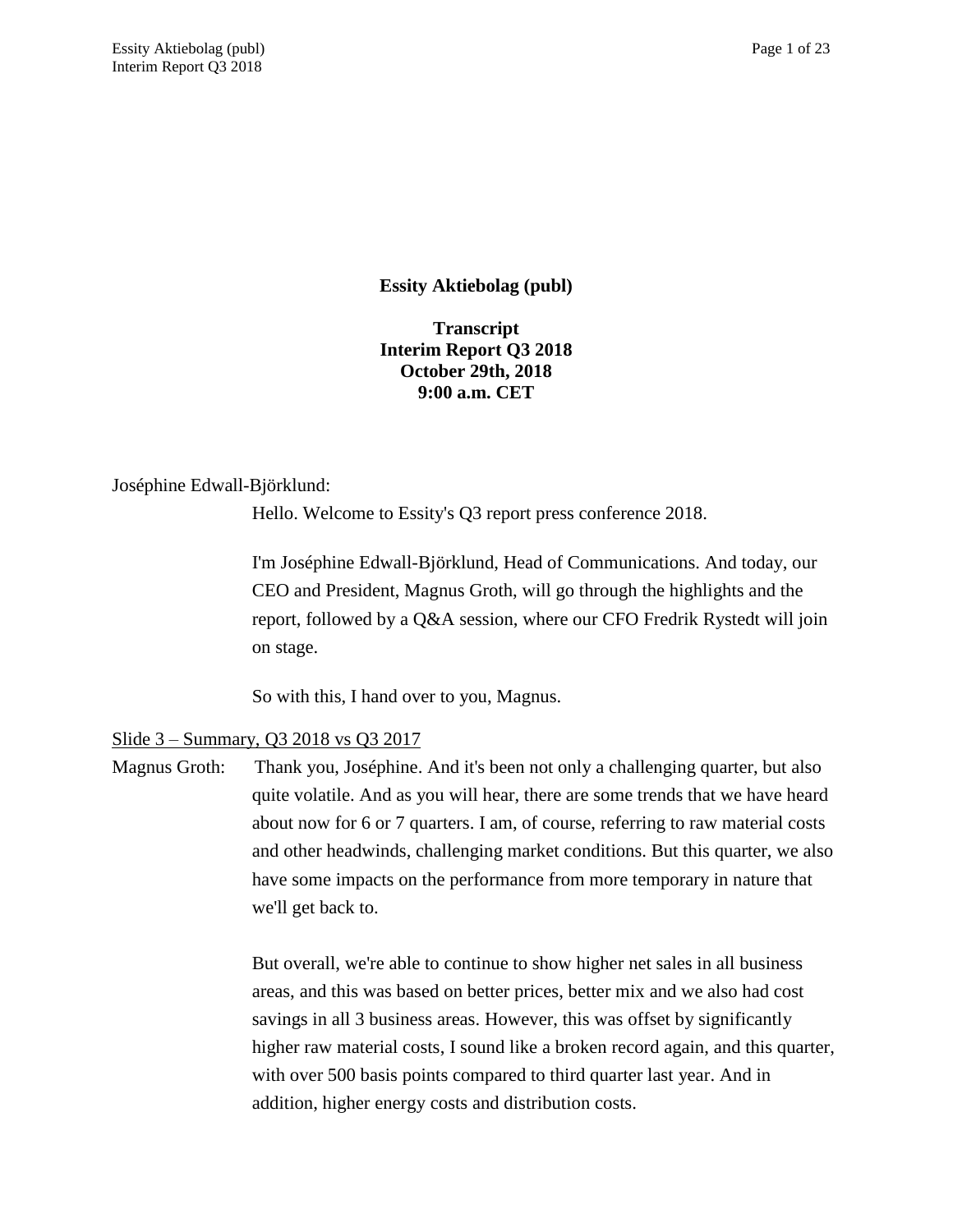Also, in the quarter, we launched 13 innovations. We are as dedicated to improving price/mix and margins to innovation as ever before. And we're very proud also to have been assigned the industry leader in Dow Jones Sustainability Index, which is only one company that actually has this position. So we're very, very proud about that. And it shows that also after the split that now feels quite a long time ago, we've been able to develop and enhance our sustainability profile.

And as you can see here from the numbers, adjusted EBITA margin was down by 240 basis points. So we were not able to compensate for the negative impact of raw materials and other negative impacts. While operating cash flow is the highlight here, which is actually 4 percent stronger than the same quarter last year, and this is thanks to improvements in working capital.

We have presented organic net sales in 2 ways and this is because we hear from you that there's always this question, how much is really organic and how much is if you deduct the restructuring efforts that we're doing, where we're taking out capacity. And over the last 2.5, 3 years, we'd actually taken out almost 10 percent of our production capacity in tissue. And what organic net sales here shows is that the number that we report, 1.6 percent, is including the reduction of sales of mother reels.

We have been a net seller of mother reels, the semifinished products, for many years. But excluding the impact of those restructuring efforts, the underlying growth was 2.5 percent, just for your information. And of course, our ambition is to be close to balanced when it comes to mother reel sales, especially in markets like this when there is a surplus of capacity on the market. And we are close to actually being balanced now, which means that all the tissue that we produce, we also convert and sell as a high-value finished product.

#### Slide 4 – Financial Summary, Q3 2018

And on the balance sheet. Earnings per share is half of last year, but this includes then a high level of restructuring efforts, over SEK 1 billion in the quarter. This is, again, Tissue Roadmap with impact from France and the U.S.,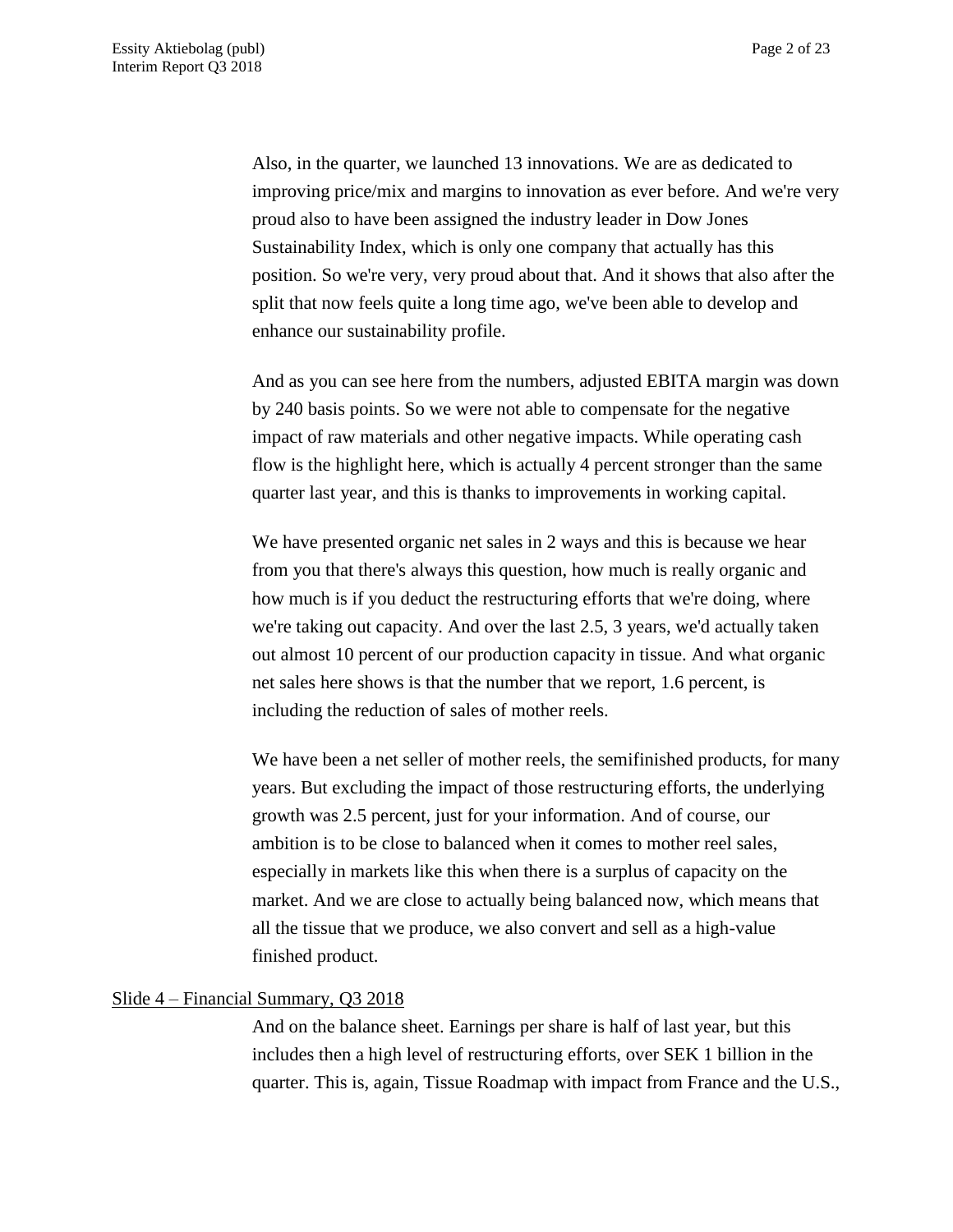but also onetime restructuring or write-downs in Asaleo Care, where we have a 36 percent minority stake in Australia.

### Slide 5 – Profitability-enhancing Measures

We continue relentlessly to work on our profit-enhancing activities, and we are adding more as we go along. And of course, investments in our strong brands is a profit-enhancing activity that we continue with. Price increases, we are done with the first round at the beginning of this year. As you will see this quarter, we have a significant impact of price increases, but still not enough to offset higher raw materials. But it is increasing both sequentially and year over last year.

And going forward, we are already in the next round of price increases for Consumer Tissue. We believe that there will be a significant impact next year and with some also results in this year. But I will get back to our price increase efforts as we go through the 3 different business units.

We're intensifying our efficiency improvements, as can also be seen from some of these restructuring announcements that we've done. And of course, a month ago, 29th of September, we announced another group-wide savings program on top of everything else we're doing. And at that time, we mentioned the number SEK 800 million. We're increasing that to SEK 900 million now that we have 1 month behind us to more detail where we can find these savings. And this is, to its entirety – well, almost its entirety, coming actually from staffing savings so that we feel confident that these are then sustainable savings that we will achieve by the end of next year.

And also today, we have announced an enhanced organizational structure, which means that we will reduce the corporate management team and we are reducing the number of staff functions to become leaner, faster, more operational. I think everyone is doing a fantastic job already. But of course, this is bringing it to another level.

#### Slide 6 – Innovate Bigger Brands, 13 innovations launched in Q3 2018

Innovation. And we have a product here, a very high level of innovations that is the most common product of all in its category in China. And since China is becoming one of the biggest markets, maybe some of you are now looking at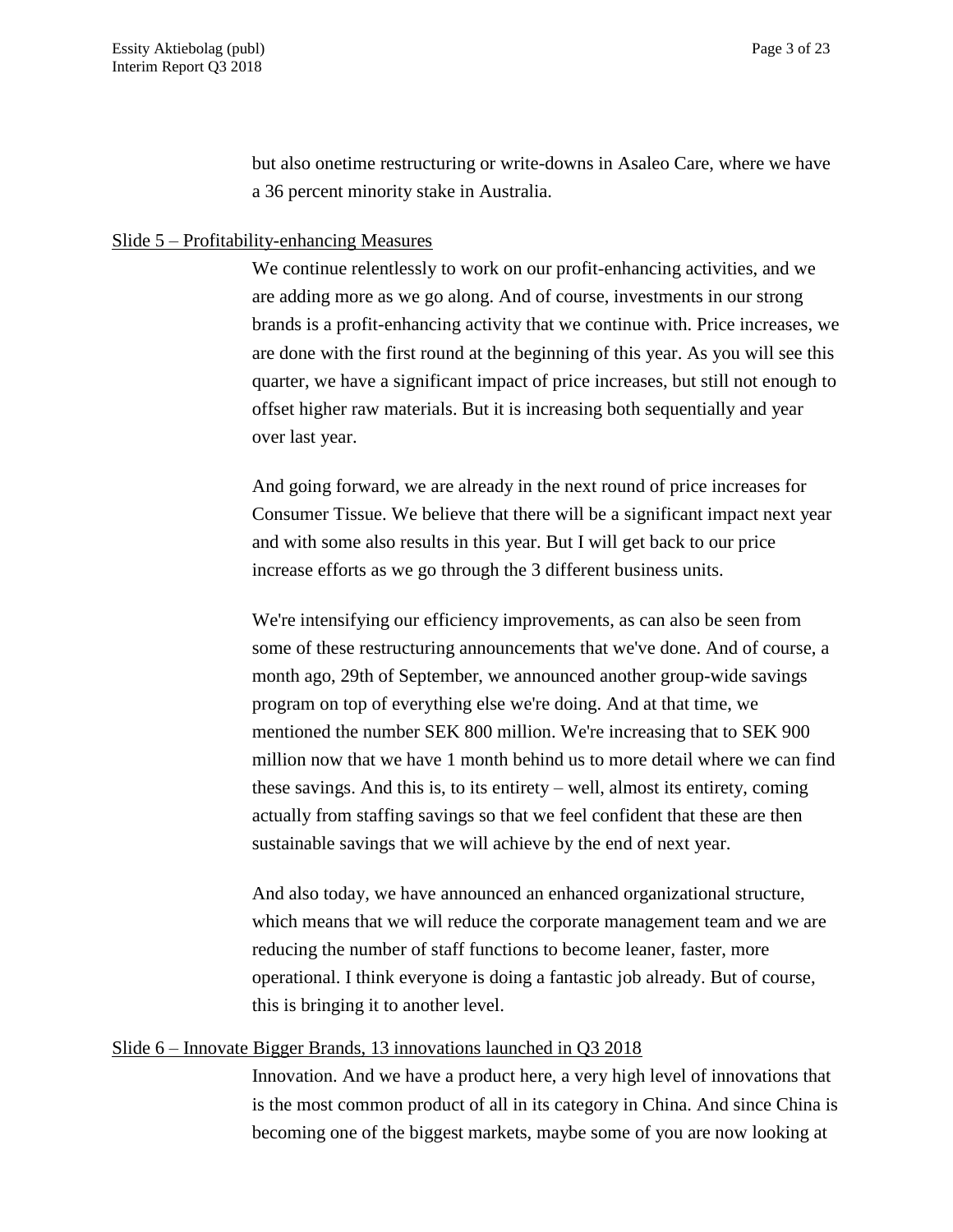the chart here, which one is it? And it's actually this soft pack product. So almost all tissue in China is sold in this format, in a soft pack, and it's used for multiple purposes. And this is something that we're now launching outside of China, also in Europe. It's going to be very interesting to see what the acceptance is and it's a kind of a multipurpose tissue. So it's very sustainable because you only take one at a time, like this, and it's very convenient. You can put it in different parts of your house for multipurpose use. So this is something that will be exciting going forward.

But again, and as we get back to, in this quarter and in the first quarters of intensive launches, you have more costs, of course, for promotions and for launching the programs than benefits. This takes 9 to 12 months.

## Slide 7 – Net Sales, Q3 2018 vs Q3 2017

Net sales, back to the numbers, increased by 1.6 percent or 2.4 percent then if we exclude the negative effects from mother reel restructuring. We saw positive price/mix in all areas while volume was negative with 1 percent, and this is completely then relating to Consumer Tissue and primarily to China. So – and this is, of course, not something we're used to.

And when it comes to volumes in China, Vinda, our company in China, has successfully increased prices a number of times and taken the lead, as they should, being the market leader and this has impacted volumes in the medium term. But of course, it's supported margins and now they are working to find a balance between volume and price going forward to find a good mix there.

By the end of last quarter, Vinda was still the market leader in China, so no big impacts on market shares due to this.

### Slide 8 – Adjusted EBITA, Q3 2018 vs Q3 2017

Adjusted EBITA. And again, a new record when it comes to a negative impact from raw materials. Price/mix improved by SEK 708 million, which is higher than the SEK 550-something million that we achieved quarter 2 over quarter 2. Now this is not exactly comparable, but we expect that the price/mix component on this waterfall will increase as we go forward, with the volume impact being smaller and this is then due to Consumer Tissue, all the other segments had positive volume impact.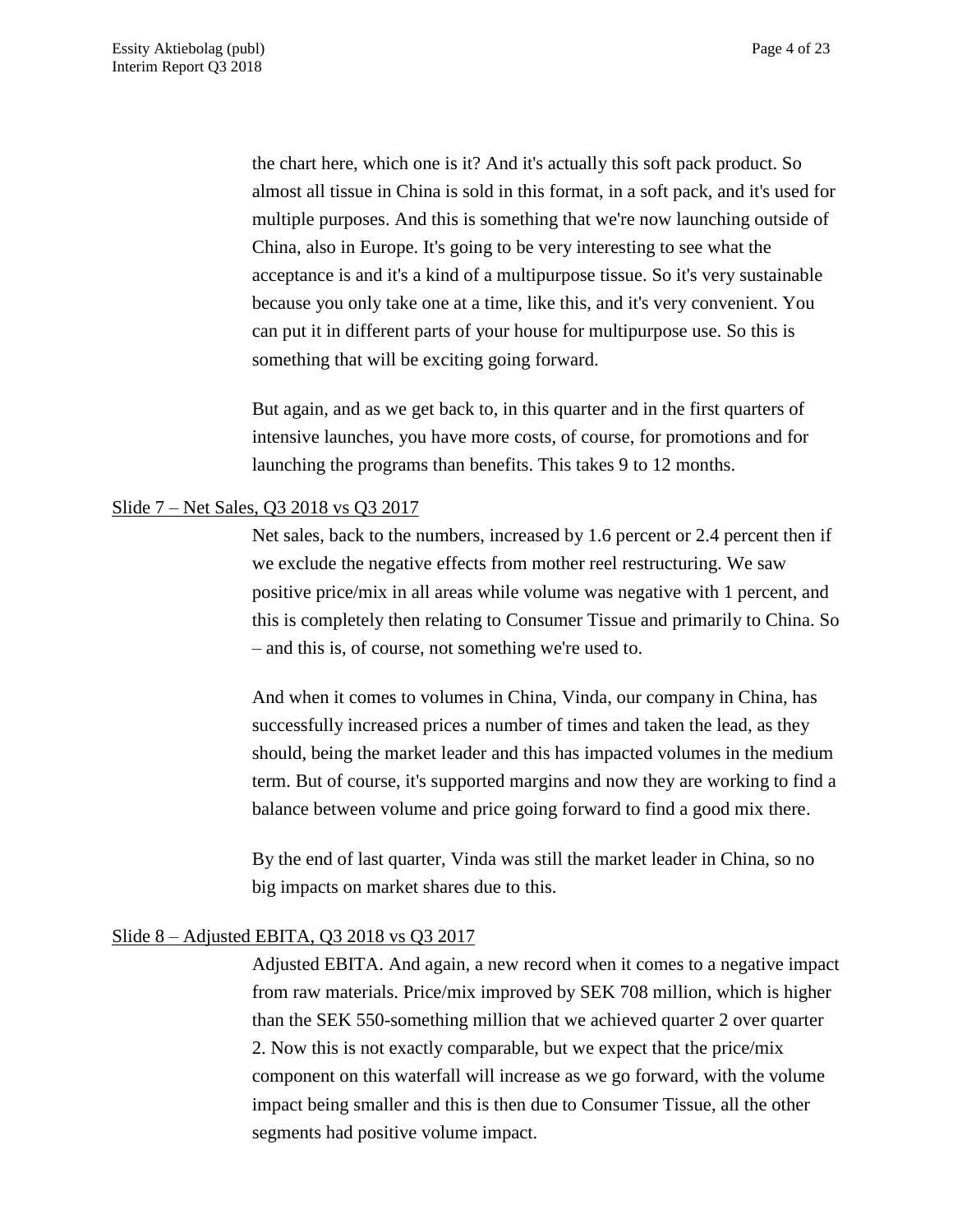Also added then to the headwinds in this quarter, we had a significant increase in energy costs and other, the big red other there, minus SEK 289 million. We also had higher distribution costs for several reasons. One is that fuel prices are going up on the back of higher oil prices, but also a lack of distribution capacity. So prices are going up to buy distribution.

Behind the other bar here are also some impacts that are of temporary nature, even though it's unclear yet how long. And one big impact other than distribution is actually tariffs between Canada and the U.S. We are exporting our Professional Hygiene tissue from the U.S. to Canada and Canada put in place a tariff on tissue as a countermeasure to U.S. steel tariffs. And even though the new agreement is in place, these tariffs are still in place. And I mean, it's expected that they should go away in the medium term but this is not yet decided. So there are some impacts like that under other here.

Cost savings are lower than what we have been used to see. Typically, they've been between SEK 250 million and SEK 350 million now for the last couple of years. And this is 2 reasons. One reason is that we had incredibly good cost savings last year, so just the comparable is tough. The other one is that when we are now restructuring the company significantly and we are moving machines and we are closing and so on, this is, in some cases, negatively impacting operations. And we've seen some additional costs in some of our plants and facilities during the quarter because of all the changes that we're making that has a negative impact on the possibility to save costs. And we don't expect this to continue. But what we do expect to continue in the fourth quarter is that we will have a tough comparable also in the fourth quarter because last year, in the fourth quarter, we had record-high COGS savings.

#### Slide 9 – Raw Material Development

Raw material development. Year-over-year, oil-based and pulp costs are up approximately 30 percent overall. And we have added energy prices in this graph also to show the development in that area just as an overview or indications where things are heading. But actually, this quarter, we won't talk entirely about significantly higher everything for the next quarter. Actually, quarter 4 prices in these areas are expected to be significantly higher than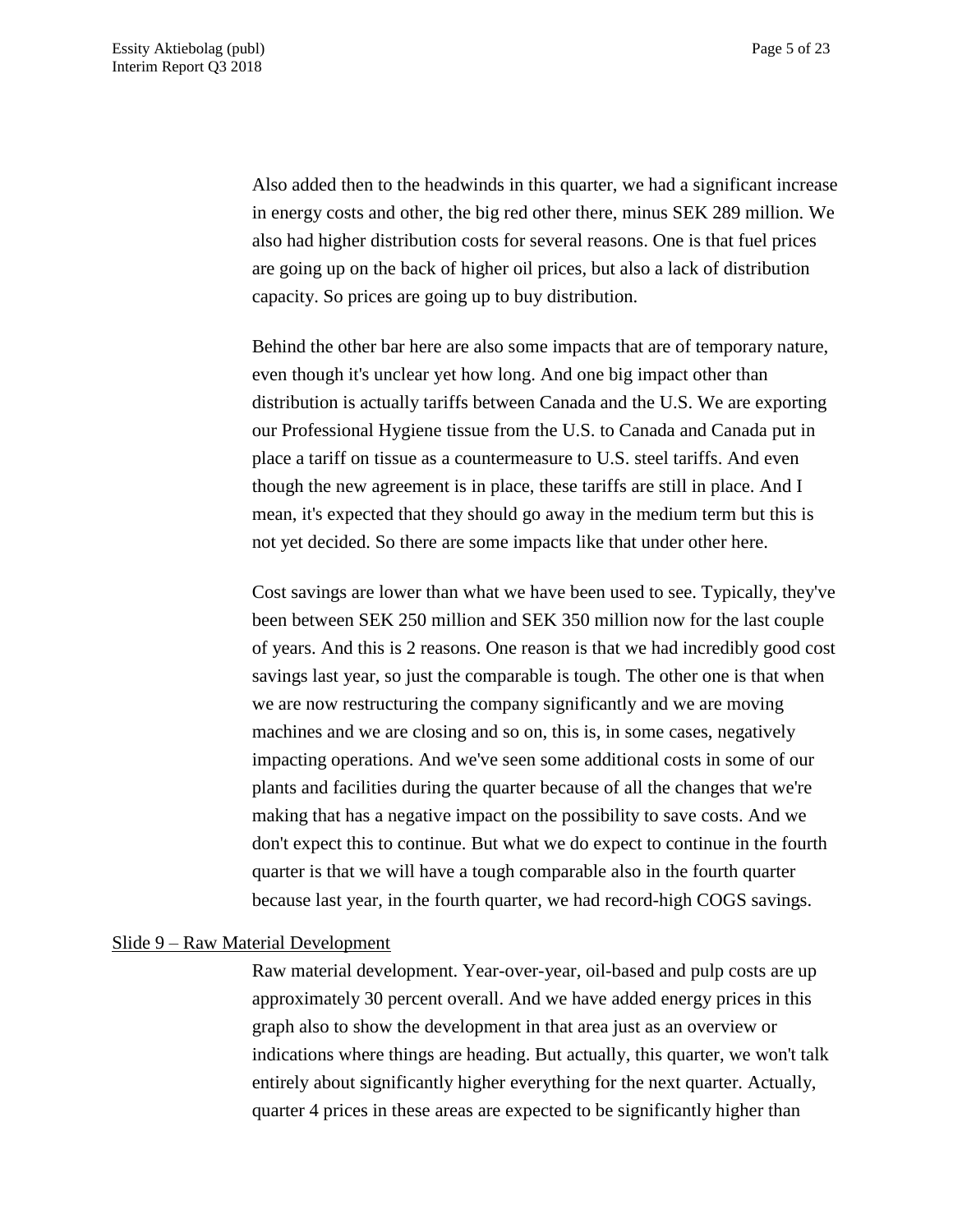fourth quarter last year in all areas. So this goes for pulp. It goes for oil-based materials. It goes for energy. So no letup there. Another quarter of significantly higher.

But when we look sequentially, we see that for Professional Hygiene, we see stable prices. For Consumer Tissue, we see higher prices, not significantly higher, and this is because pulp prices are stabilizing. However, for Personal Care, we have another quarter of significantly higher raw material prices sequentially, and this is due to the increasing oil prices, where there's a lag in how they move on to the plastic products that we are using.

## Slide 10 – Efficiency Improvements

Efficiency improvements. I think we touched on that. And again, to underline, we have difficult comparisons also in the fourth quarter when it comes to the COGS savings.

SG&A savings. This is information we started to provide last quarter. We reduced SG&A with 20 basis points in the quarter. And in this quarter, we did not have lower A&P. And last quarter, we flagged that we will continue to invest in A&P to support all the product launches I already spoke about and also initiatives in Inco retail in general. So A&P is remaining at around 5.2 percent of sales in this quarter. So the reductions you see here are then on other parts of SG&A.

#### Slide 11 – Cost-Savings Program

The cost savings program, we are providing some more information today. The first is that this is mostly related to a reduction in headcount, approximately 1,000 positions throughout the group. We're also providing information on the restructuring, which will then be SEK 700 million, and this will be cash recognized as impacting cash flow since it is related to staffing reductions.

However, on a positive note, the expected annual cost savings on an annual run rate by the end of next year, we have increased from SEK 800 million to SEK 900 million, and we expect to start seeing positive impact from these savings from the beginning of next year and then gradually as the year moves on.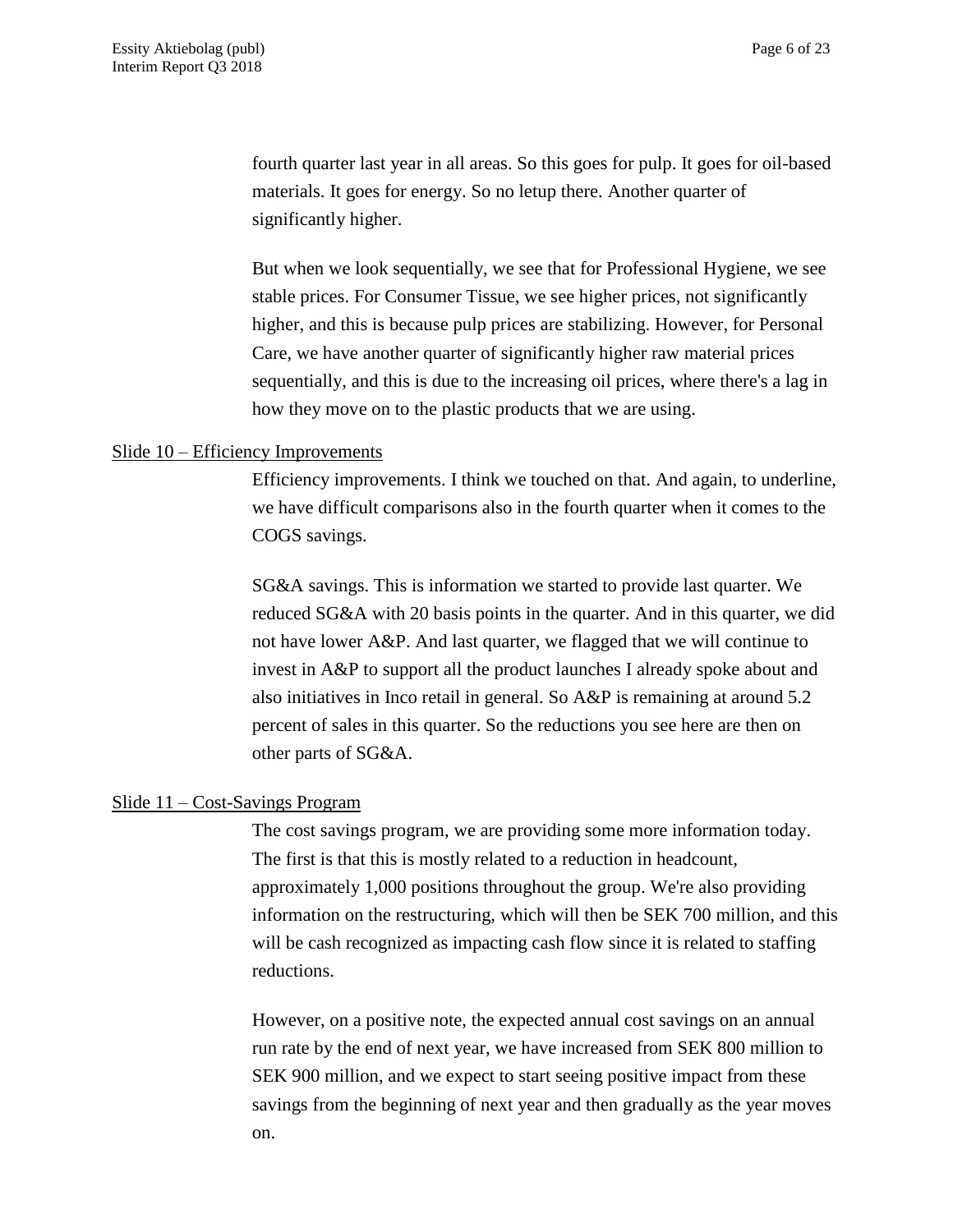## Slide 12 – Personal Care, Q3 2018 vs Q3 2017

Then briefly on the 3 different business units with organic net sales in Personal Care increasing 2.2 percent, with a mix of volume and price/mix. Adjusted EBITA margin, negatively impacted by significant negative impact, also now in Personal Care, of 320 basis points on costs, including energy and higher distribution costs. And we had also some one-offs in a few markets, France and the U.K., where we were changing our distribution structure and we actually had some temporary issues.

In Incontinence Products, you can see we are really returning to growth, and this goes for both retail and health care. So this is a very positive development that we're happy about. While in Medical Solutions, of course, we're not happy with the decline in growth. We see this as also a temporary impact from some local destocking of distributors and so on and expect Medical to be back to growth. On a positive note, Medical continues to increase margins, which is incredibly important for the value creation and the business case, of course. So they are very much contributing to our margins and to earnings per share from that perspective.

In Baby Care, we have very difficult market conditions in emerging markets and this goes for North Africa, our joint venture Sancella, our joint venture in Turkey, and to some extent also to Colombia and Russia, while Malaysia is doing quite well actually. So negative impacts there. We have also, a few quarters ago, I think we reported the step out of the baby business in Central America, which is also part of this negative impact. But that's something that we did to improve the overall profitability going forward.

And then Feminine Care, that continues to grow very, very strongly. And again, based on a strong innovation pipeline, fantastic branding and marketing efforts. So continuing to do really, really well.

# Slide 13 – Consumer Tissue, Q3 2018 vs Q3 2017

Consumer Tissue. And here, you can see that the volume was actually down 4 percent, while mix, up 4.2 percent. So ending up in, more or less, a flat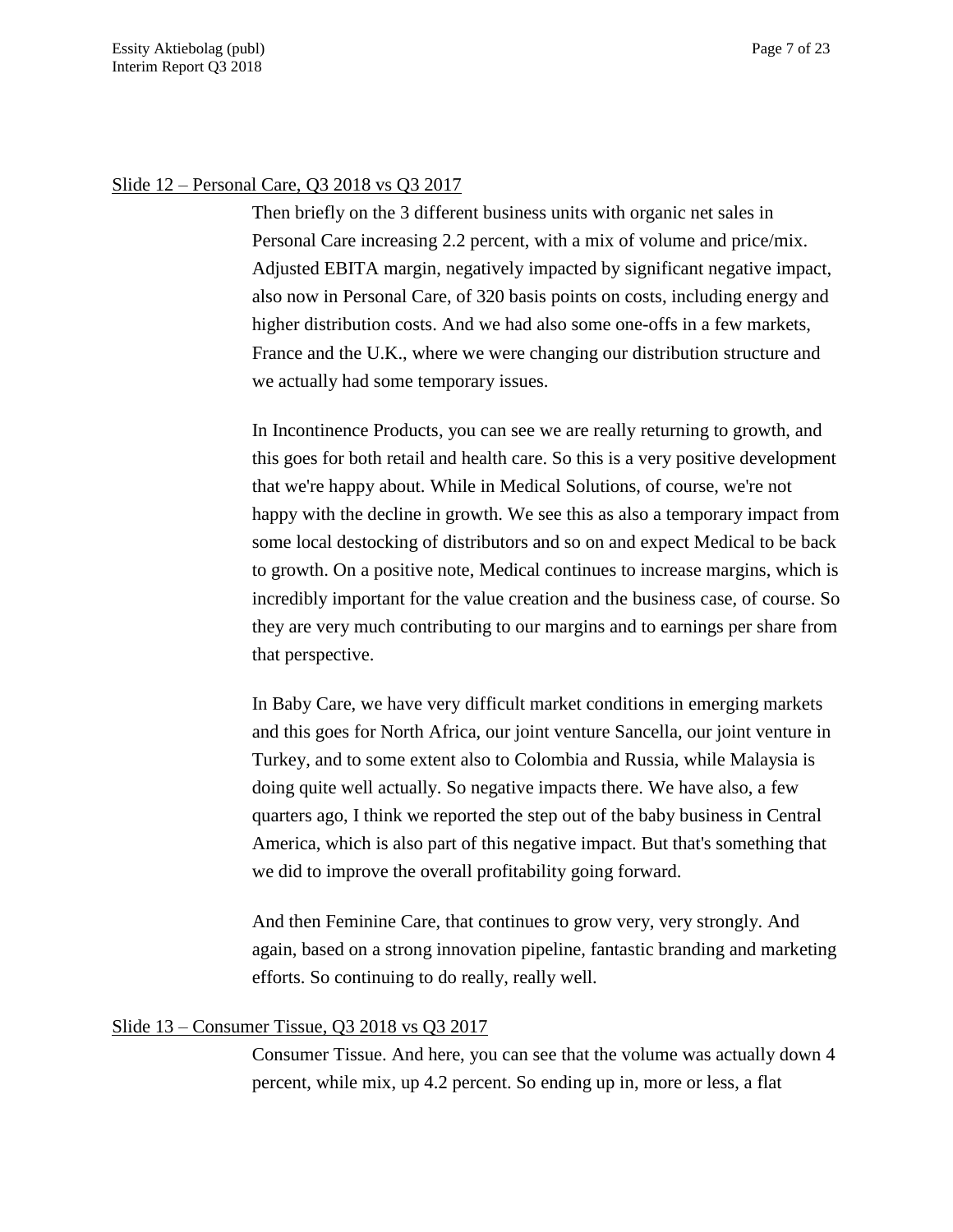organic net sales, or slightly positive. And the growth that we had overall is from emerging markets.

Adjusted EBITA margin, 5.8 percent, and of course, this, we haven't seen for a long time. But then this has to be compared with the headwinds of 830 basis points in the quarter, which is also unheard of. And I think I touched already on the fact that we are taking out mother reel volumes, which has a negative impact on the volumes, but also the fact that the price increases done in China had a negative impact on volumes also. So a quite reasonable impact on overall sales, but coming from pricing rather than volume. And that's part of the overall impact you see here, the price/mix combination there.

And also in this category, we see higher distribution costs for the reason already mentioned. And again, Tissue Roadmap restructuring initiatives that cover both Consumer Tissue and Professional Hygiene.

### Slide 14 – Professional Hygiene, Q3 2018 vs Q3 2017

Finally, Professional Hygiene. Positive organic net sales of 2.9 percent coming from both volume and price/mix. Adjusted EBITA margin down also for Professional Hygiene in this quarter. I think it was up last quarter. This quarter, down by 210 basis points on the back of higher raw material costs, higher distribution costs.

However, growth continues to be good, especially in emerging markets, where we now have 3 or 4 continuous quarters of very, very good growth. In the mature markets, similar story to what we heard now for a few quarters. So good in Europe and a little bit slower in North America.

Before leaving Professional Hygiene, we have announced price increases for Professional Hygiene from the beginning of next year, both in North America and in Europe. So we are expecting to see price increases, not only in Consumer Tissue now in a second and third wave, but also in Professional Hygiene. And as you know, there's a different pattern where in Professional Hygiene, we typically have annual negotiations, and those negotiations are finalized or progressing well.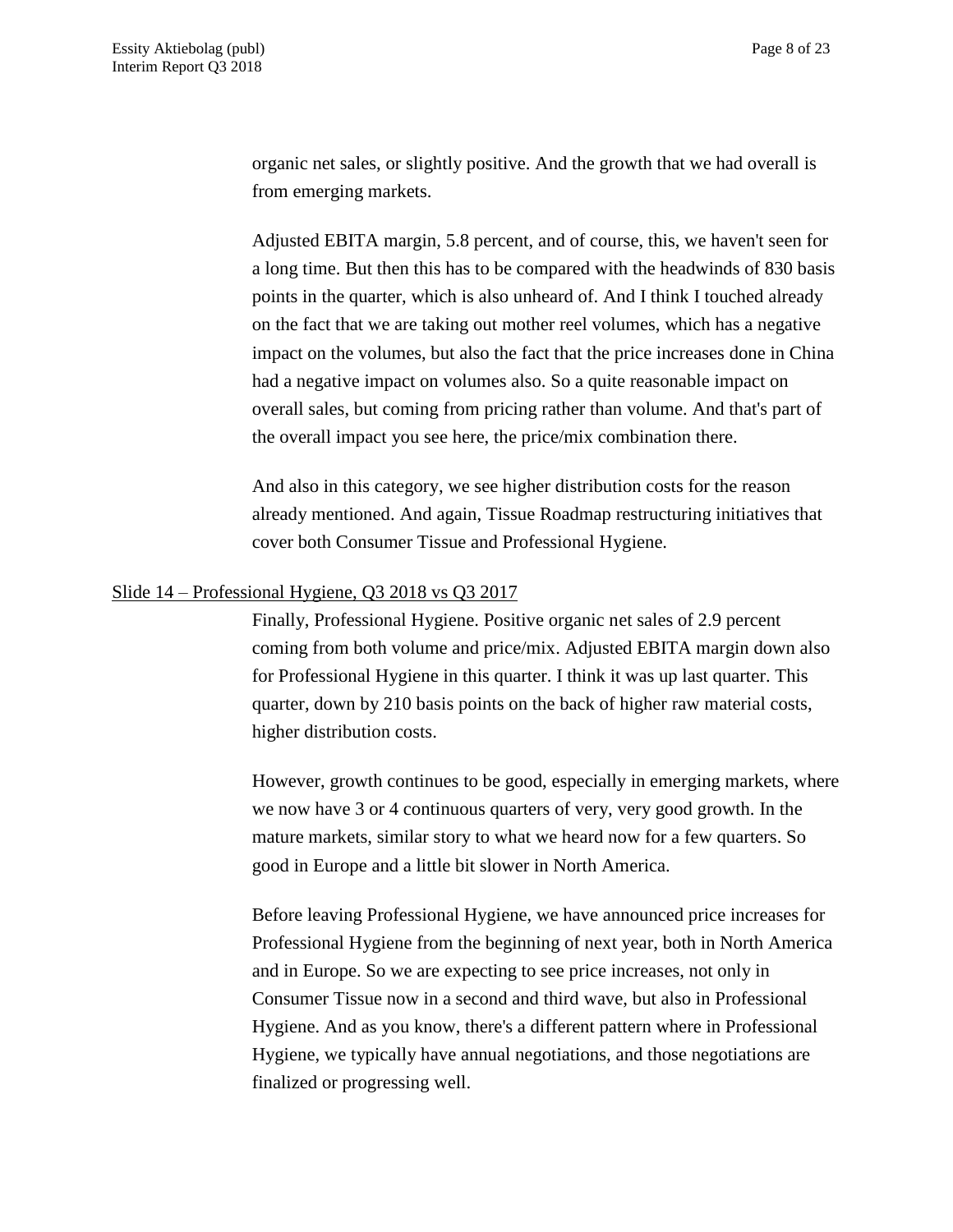## Slide 15 – Summary

So to summarize, challenging market conditions continue. We also, in this quarter, have some temporary effects, some additional effects like distribution and energy costs. We are working with our profitability-enhancing activities and we're adding even more activities to, of course, change the curve and improve our margins. So in addition to our investments in our strong brands, our price increases, our restructuring efforts, we're also launching now on top another cost-saving program and a reorganization on group level.

So thank you for listening. Let's open up for questions, Joséphine. And Fredrik.

# Q&A Session:

## Joséphine Edwall-Björklund:

OK. I think we have a question here on the first row.

| Linus Larsson, SEB: | It's Linus Larsson with SEB. I'd start with question on cost                                                                                                                                                                                                           |
|---------------------|------------------------------------------------------------------------------------------------------------------------------------------------------------------------------------------------------------------------------------------------------------------------|
|                     | inflation in the third quarter year-on-year. You reported raw material cost                                                                                                                                                                                            |
|                     | inflation of SEK 1.3 billion almost. In the fourth quarter, do you expect that                                                                                                                                                                                         |
|                     | figure to be higher, lower or roughly the same?                                                                                                                                                                                                                        |
| Fredrik Rystedt:    | We normally don't give exactly those kind of forecasts, but given that Magnus<br>has actually talked about the sequential development, it should be slightly<br>lower than that. So you can calculate that yourself. But we don't normally give<br>the numbers, Linus. |
| Linus Larsson:      | And is that because pulp costs are stabilizing but you see some additional cost<br>inflation picking up elsewhere?                                                                                                                                                     |
| Magnus Groth:       | Yes.                                                                                                                                                                                                                                                                   |
| Fredrik Rystedt:    | Yes, exactly.                                                                                                                                                                                                                                                          |
| Linus Larsson:      | So right. So just to be clear, the year-on-year raw mat cost inflation could                                                                                                                                                                                           |

actually be higher in Personal Care Q4 than we saw in Q3?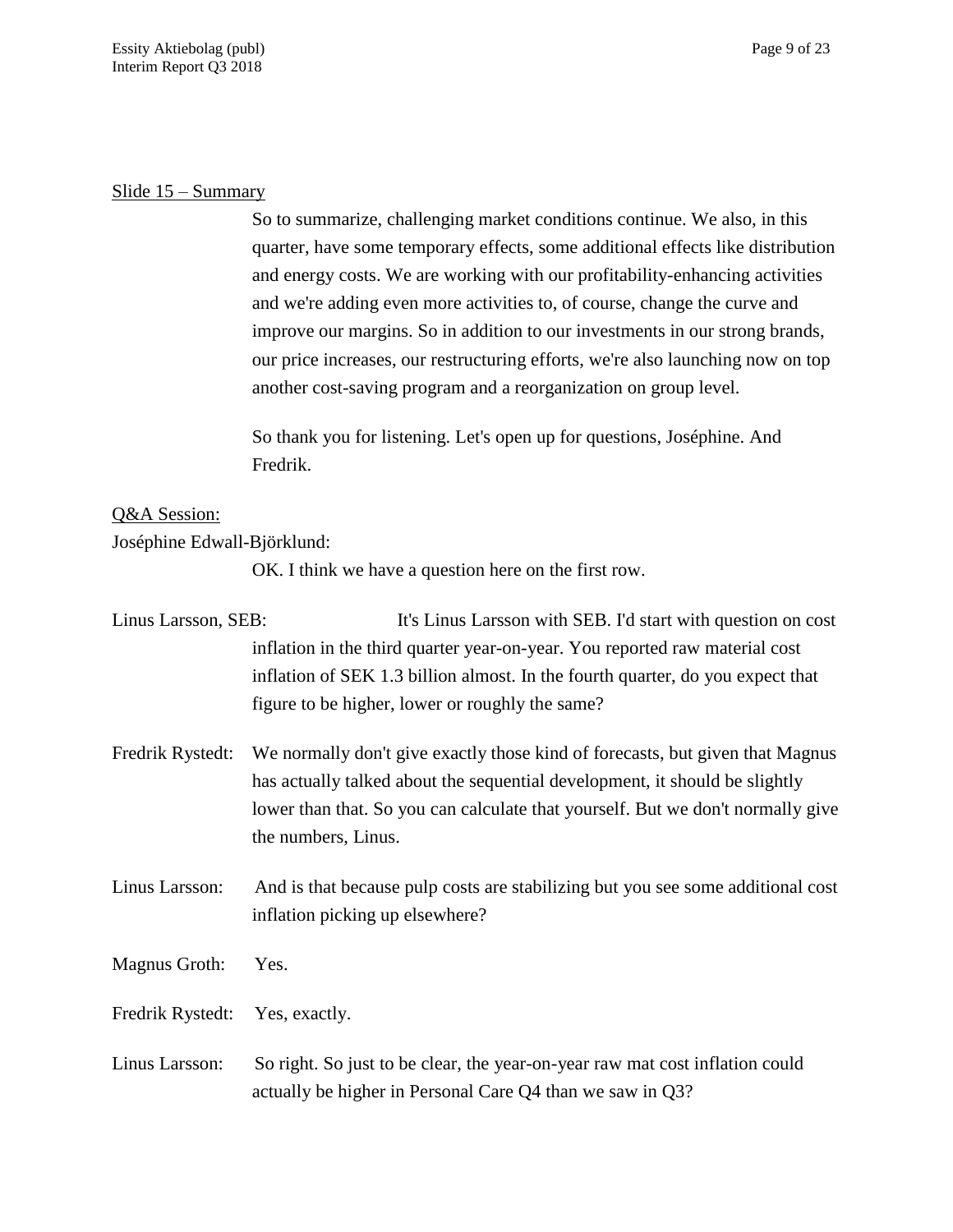| Fredrik Rystedt: | Once again, since it is sequentially significantly higher for Personal Care,<br>that's a reasonable assumption.                                                                                                                                                                                                                                                                                                                                                                                                                                                                                                                                                                                                                                                                                   |
|------------------|---------------------------------------------------------------------------------------------------------------------------------------------------------------------------------------------------------------------------------------------------------------------------------------------------------------------------------------------------------------------------------------------------------------------------------------------------------------------------------------------------------------------------------------------------------------------------------------------------------------------------------------------------------------------------------------------------------------------------------------------------------------------------------------------------|
| Magnus Groth:    | And actually, year-over-year as well when it comes to Personal Care,<br>specifically. So yes.                                                                                                                                                                                                                                                                                                                                                                                                                                                                                                                                                                                                                                                                                                     |
| Fredrik Rystedt: | Yes.                                                                                                                                                                                                                                                                                                                                                                                                                                                                                                                                                                                                                                                                                                                                                                                              |
| Linus Larsson:   | Excellent. That's clear. And may I also make an attempt on the same thing<br>when it comes to price? Price/mix, you reported plus SEK 708 million Q3-on-<br>Q3 last year. Would you say that Q4 will be higher, lower or roughly the same<br>magnitude of figure?                                                                                                                                                                                                                                                                                                                                                                                                                                                                                                                                 |
| Fredrik Rystedt: | We cannot comment on that, Linus. But of course, we sequentially increase<br>prices, obviously, we try and do that. So it's $-$ we just don't give those kind of<br>forecasts. But of course, prices will continue to rise as Magnus alluded to.                                                                                                                                                                                                                                                                                                                                                                                                                                                                                                                                                  |
| Linus Larsson:   | That's fair enough. I also wonder a bit about further restructuring. You have<br>launched a couple of initiatives since we last met. But when you look at, how<br>should I call it, hardware restructuring, Tissue Roadmap, that sort of structural<br>changes, do you see a need for further changes? Further initiatives in the next<br>couple of quarters?                                                                                                                                                                                                                                                                                                                                                                                                                                     |
| Magnus Groth:    | In general, we have moved through the Tissue Roadmap that we established<br>in 2015 much faster than we expected due to the higher raw material costs.<br>And I've stated now for a couple of quarters that we're probably beyond the<br>halfway mark on that restructuring. However, if raw material costs stay<br>extremely high, of course, over time, we will compensate with pricing, with<br>savings and so on. There could be additional need for restructuring as certain<br>assets then might not be value-creating anymore. But with this caveat, I still<br>believe that the high pace of restructuring that you've seen will be slightly<br>lower going forward. Now we will have restructuring from the cost-saving<br>program, of course, that we presented today during next year. |
| Linus Larsson:   | OK. Just one final question from me. With regards to Asaleo, the Australian<br>personal care tissue company that you're part owning, how do you see your                                                                                                                                                                                                                                                                                                                                                                                                                                                                                                                                                                                                                                          |

role going forward as a big owner? Is it so that you will need to step up your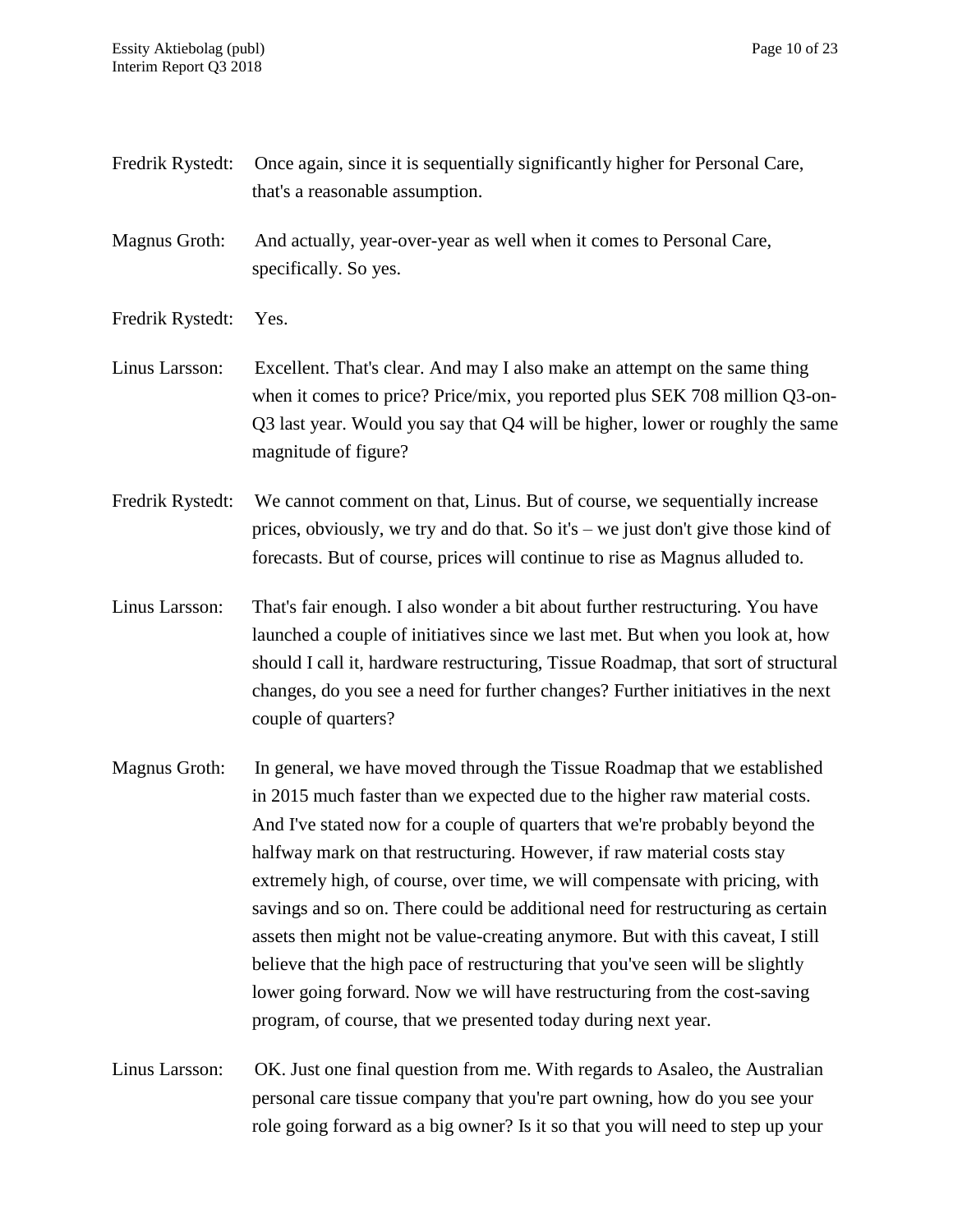ownership? Or is it so that Vinda would be a more natural sponsor in that business going forward?

Magnus Groth: As you know, we don't speculate on M&A-related businesses. We've been very happy with our stake since it has been a nice dividend, actually, to our net results. And we have a strong exchange of innovation. And as you know, Asaleo are using our brands Tork and TENA, Libra, instead of Libresse and so far, so we have a very good cooperation that we expect to continue with. Of course, Asaleo is struggling now in many ways in the same way as the industry at large. So very tough conditions in Consumer Tissue, to some extent in Baby, but they are doing really well with Professional Hygiene, with Incontinence Care, with Fem Care. So kind of a similar situation as most hygiene companies currently. So – but we expect, of course, that Asaleo will be back on track and improve their performance as well.

Joséphine Edwall-Björklund: Yes?

- Mikael Jåfs, Kepler Cheuvreux: Mikael Jåfs, Kepler Cheuvreux. A couple of questions from my side. Just a clarification. So in Professional Hygiene, you mentioned that you mostly have annual contracts. And then does this then mean that the pricing you have had in that business has been more or less stable for all of this year, up until now?
- Magnus Groth: It's yes, it's more stable than in the other categories. Also, raw materials have been fluctuating, but actually balancing out because of the higher share, where the majority of raw materials is recycled fiber. So it's more stable in general. I don't know if you have anything to add there, Fredrik?
- Fredrik Rystedt: No, it's exactly as you say. It hasn't been stable because what you typically do is that you may not have the possibility to raise on all SKUs, as an example. So generally, you may do it on some and then you increase further as you go. So generally, it is annual, exactly as Magnus say, but there will be adjustments. And we've done that during the year so there's been some adjustments.
- Mikael Jafs: And now you basically are attempting to increase prices for next year that's ongoing?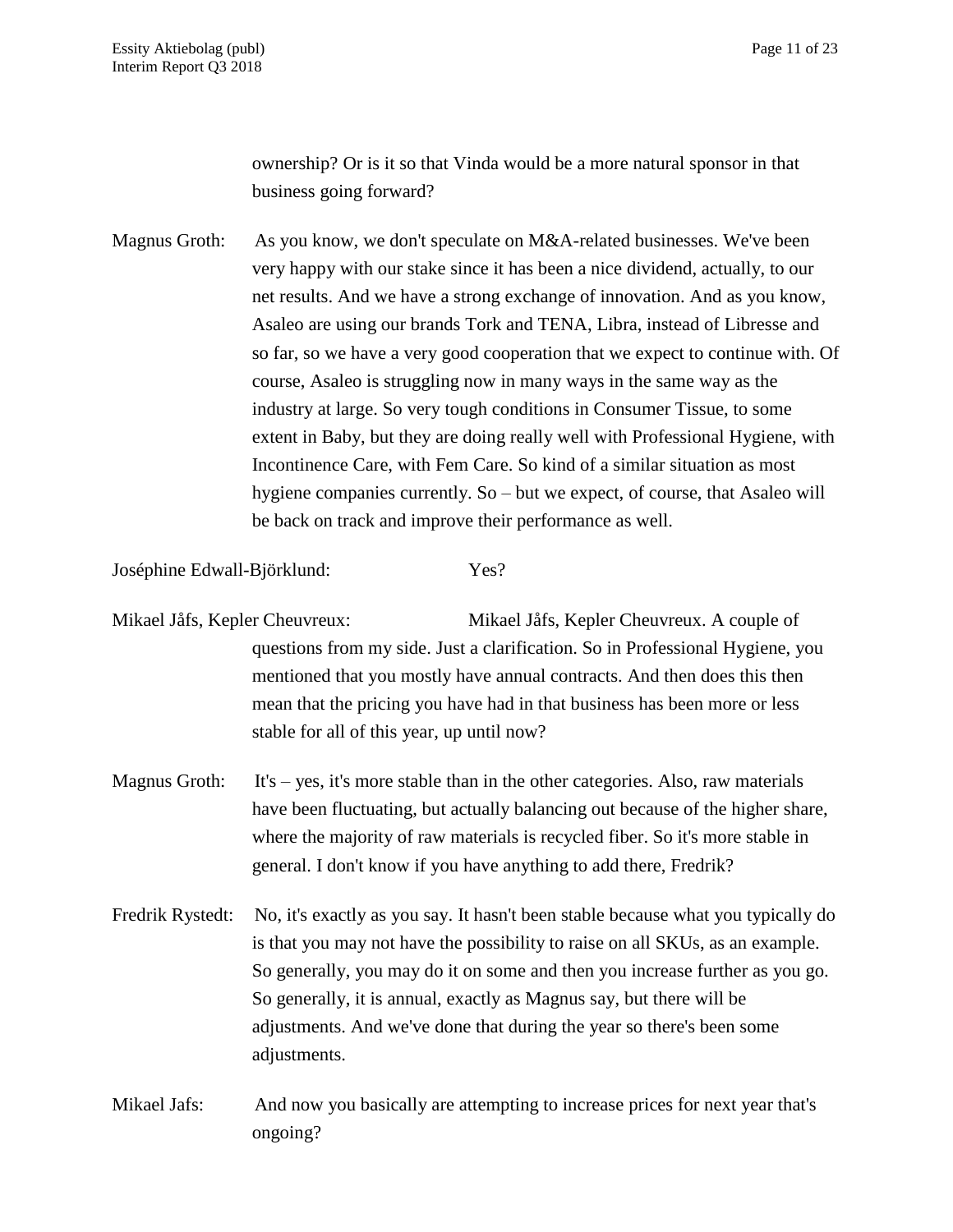Magnus Groth: Yes.

Fredrik Rystedt: And this we do actually every year.

Mikael Jåfs: Yes. And then a general – I mean, you are working on a marketplace and probably your competitors are feeling the pain as well. So is there any way you could sort of quantify how you, together with sort of the marketplace, is sort of reacting to this? Is it easier, harder, tougher? Someone trying to take market share just – I know that you cannot be specific, but something?

Magnus Groth: And of course, we don't have that information either. But the strong momentum for price increases in Consumer Tissue continues, which shows that, of course, the raw material impact is significant for everyone in the industry. And that's why we are now in the middle of a second round of price increases in Consumer Tissue Europe, for instance, which never happened before. This is kind of unheard of. So clearly, there's a need for price increases there.

> And in Personal Care, in Incontinence Care, as also you can see from the numbers, actually, the price pressure that we've been seeing, especially then in health care for a number of years that we have kind of compensated for with efficiency improvements, that price pressure has come down a little bit on the back of higher oil prices. So we're seeing that that's leveling out right now. And of course, that's necessary to compensate for the higher oil-based prices. And again, just to remember that in health care, the contract terms are typically 3 years. So it takes time to actually reverse and get back to price increases 3 years to actually exchange the whole portfolio when it comes to pricing.

- Mikael Jåfs: And last question from my side. You are announcing this morning that you're changing the number of your corporate functions. Is there any way to sort of quantify that in sort of – will it take down costs? How much would the impact of improved efficiency be? Is there any way to do that?
- Magnus Groth: Not to quantify, but it makes it clear in the organization that what's operational and what's more kind of controlling staff related. And by moving,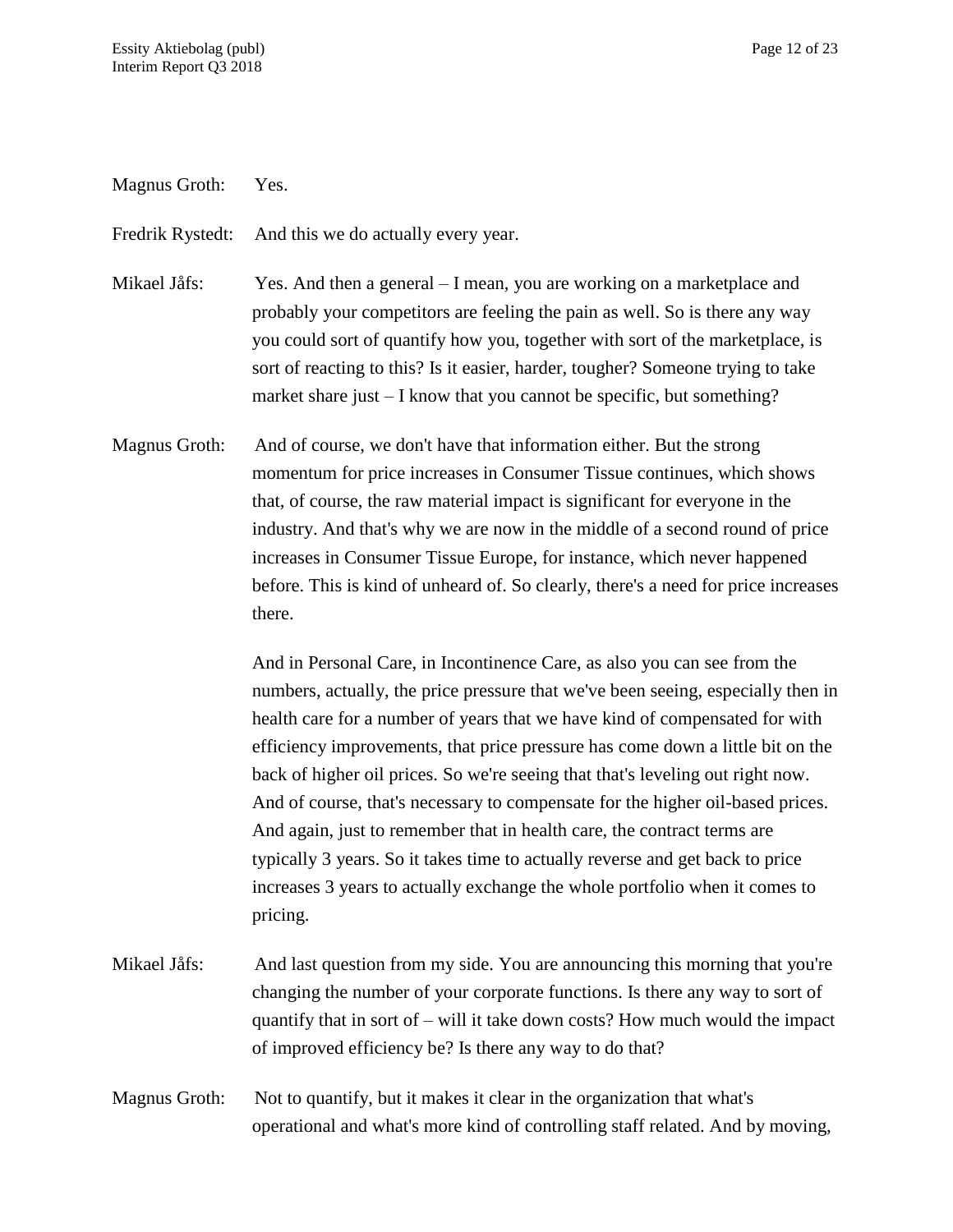for instance, our global business services and IT from a staff function into what we call then a global unit, which is serving the business unit, there will be a much more operational focus on those businesses. And by combining that with purchasing and logistics, we are putting together a kind of end-to-end process efficiency unit where we expect to be able to see big savings, both in the short term but also longer term, when as digitalization, of course, has a bigger impact in specifically these areas. So that's one change. And then when it comes to other areas like sustainability, we see that looking forward, the big questions around sustainability are regarding post-consumer waste and that's very close to our innovation and branding. So that's why we're moving a big part of the sustainability focus to that unit and other parts, then to compliance and to financial reporting.

Joséphine Edwall-Björklund: Any more question from the audience here? OK. So operator, please then let's open up the questions from the telephone.

### Celine Pannuti, JPMorgan Chase:

My first question is on Consumer Tissue. Could you talk about – you said that pricing momentum is positive, but could you talk a bit about how much pricing that you thought you would realize by the end of this year has been put through in Q3? And hence, I would like to try to gauge how much acceleration we can expect for  $Q4$ . And then what – on that basis as well, how much we should be forecasting for 2019? If you – I don't know if you could talk about how much pricing you've seen at the retail end being increased.

My second related question on that is regarding China. Can you tell us what competition has done in China? And are we at a point where we could see a stabilization or looking forward stabilization of volume? And my third question is on others. We – you hinted that there will be a tough comparative that will as well be taken into account for Q4 in others. What about as we look into next year? Are we as well talking on a higher base, both in terms of distribution cost and cost savings for the first half of 2019?

Magnus Groth: Retail pricing to start with. Yes, retailers have increased shelf prices for consumer tissue, so that means that they are also more accepting higher consumer tissue prices. They see the need and then, of course, also see the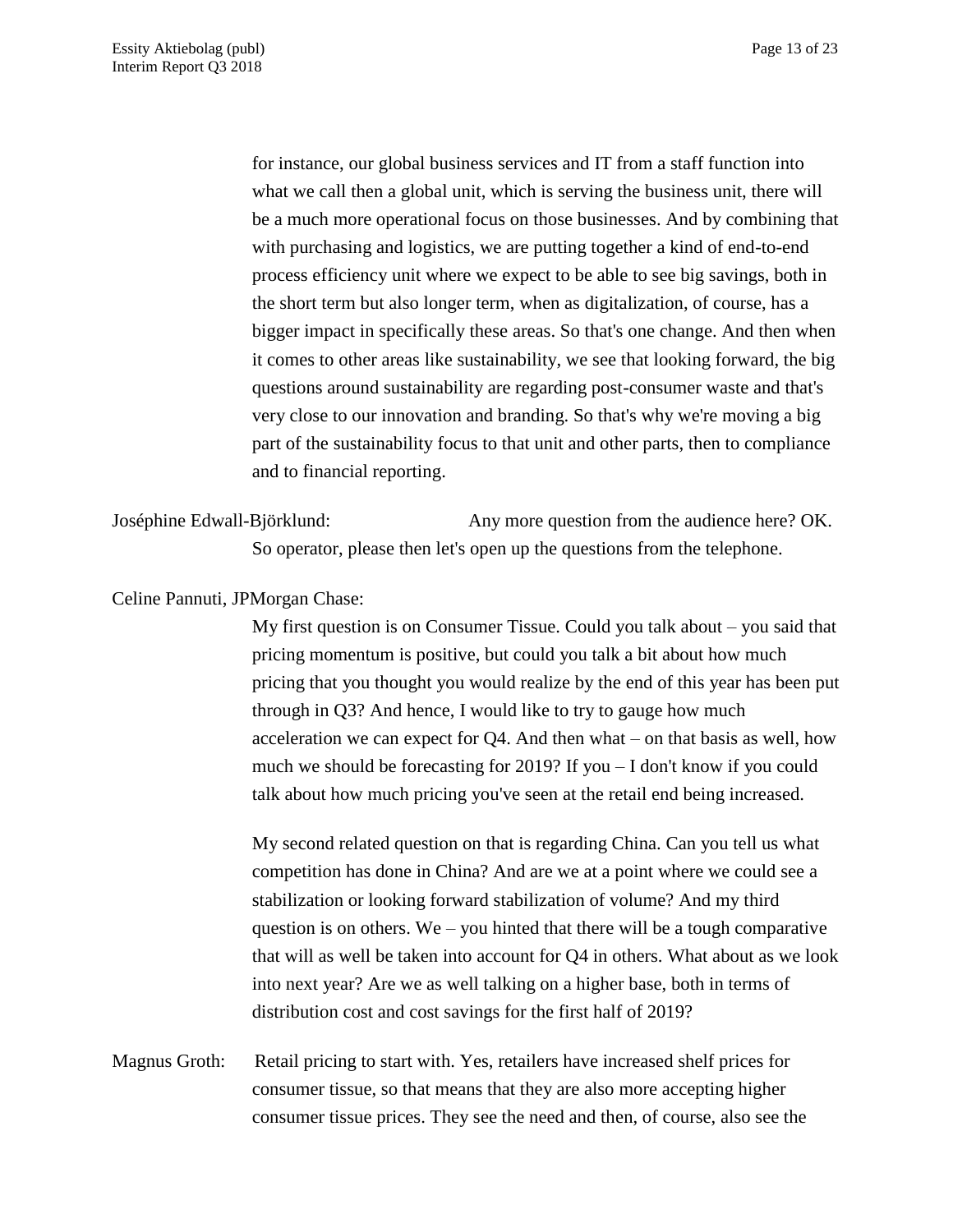higher raw materials. We don't give any numbers, what the impact will be in the fourth quarter or for next year. But again, as mentioned all the time, we expect to have an increasing positive price/mix in this area quarter-overquarter sequentially. How much this is, we don't really provide that information.

- Fredrik Rystedt: Maybe just an additional comment. You asked, are the price increases in line with our expectation? I think the answer is, absolutely yes, Celine.
- Magnus Groth: Good point.
- Fredrik Rystedt: I think the issue is, in fact, that the raw material impact has been gradually increasing. So actually, catching up is a very difficult thing to do. You're always kind of behind the curve. So price increases will have to continue for quite some time, of course, Q4 but also during next year. So yes, they are in line with our expectations.
- Magnus Groth: And the dynamics in China is that Vinda was the first of the 3 or 4 major players that went up with price increases. This had a negative impact on volumes. Since then, the other players, APP, Hengan, C&S have also increased prices. And what we've seen partly is that the 4 big players have lost some volume to smaller players due to this. But of course, overall in China, the dynamics are the same and pulp prices have, at least for a few quarters, been even higher in China than in the rest of the world.

So we expect that going forward, that Vinda will be able to find a balance between volume and margin that is then more balanced than what we saw here in the third quarter. And other Q4 distribution costs, I guess, we don't expect any change. The tariffs haven't gone away yet, so expect we will have them also in Q4, the Canadian tariffs. What else under the item Other, Fredrik?

Fredrik Rystedt: Well, there – I think Magnus already mentioned it, but there are basically 4 main items, you can say. The first one is distribution, and that's the biggest part. And of course, that is continuing to be very challenging. So on a Q4-Q4 basis, of course, that will be significantly higher, obviously, since oil price is, of course, a big part and also the fees, et cetera, and the availability. That situation is not really changing. So Q-on-Q, we'll see a tough comparison. The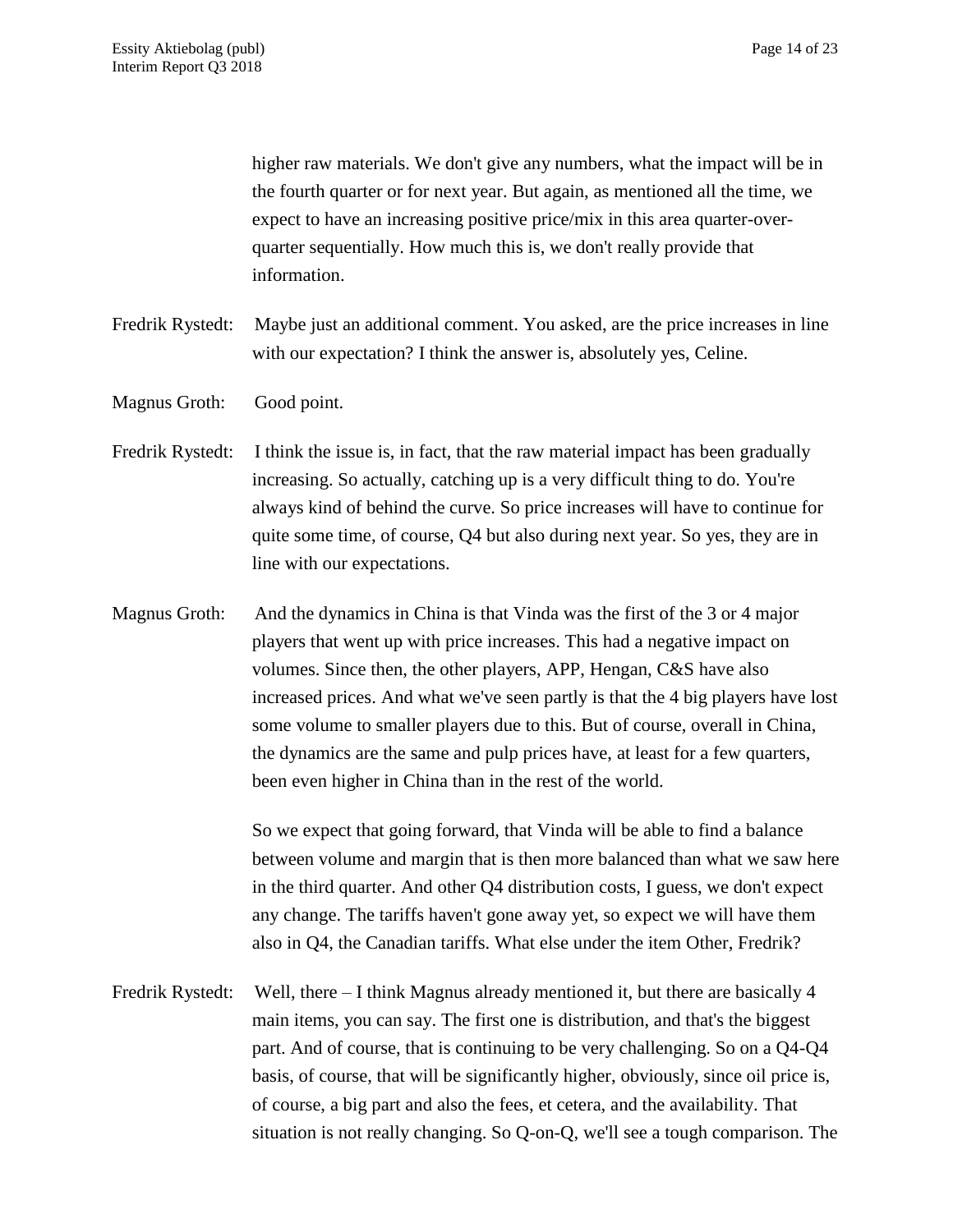same for tariffs. That's, of course, a new thing. It's mainly tariffs between Canada and United States.

There's also some other tariffs on smaller things that we import also from China, as an example. So they will actually stay there. Hopefully, they'll go away, but you know that as well as we do. We have a couple of other things. There's slightly lower volume produced also in this quarter, has to do also, of course, with the volume development, not least for Tissue Roadmap. So the closure you see there, that's the result – that's the impact in Q4 on Q4. And then we also have the final and fourth component this quarter and that's actually currency impact from finished goods. So if we manufacture, for instance, finished goods and we sell it in some other country with a different currency, if there's adverse changes there, we have that impact here. So I think all of those will – are likely to stay for Q4, and of course, to some degree, even increase. And so it will be challenging also in Q4.

- Celine Pannuti: All right. And shall I expect as well this to be a comparative issue also in the first half of next year?
- Celine Pannuti: Yes. To follow up, I want to just on the other, that's you what are saying, whether the comparative base will also be an issue, therefore, in H1 given what you said. Maybe tariff, it will be the question mark, but the rest should remain. And another follow-up on the volume impact on tissue from rising prices outside of China. Have you seen any elasticity there?
- Magnus Groth: So the other line to what extent it will continue to be on the same level in first half of next year, I think it's very difficult to state, actually, at this point in time. So I can't give you really any more information on that. But the components, you now heard from Fredrik.

And then when it comes to price elasticity in Europe, because the entire industry has been increasing prices, we haven't really seen a big negative volume impact. And in Latin America, volumes have been slightly lower over the last 2 years than we've seen historically and that really hasn't changed. And also as before, it's easier to increase prices in emerging markets like Latin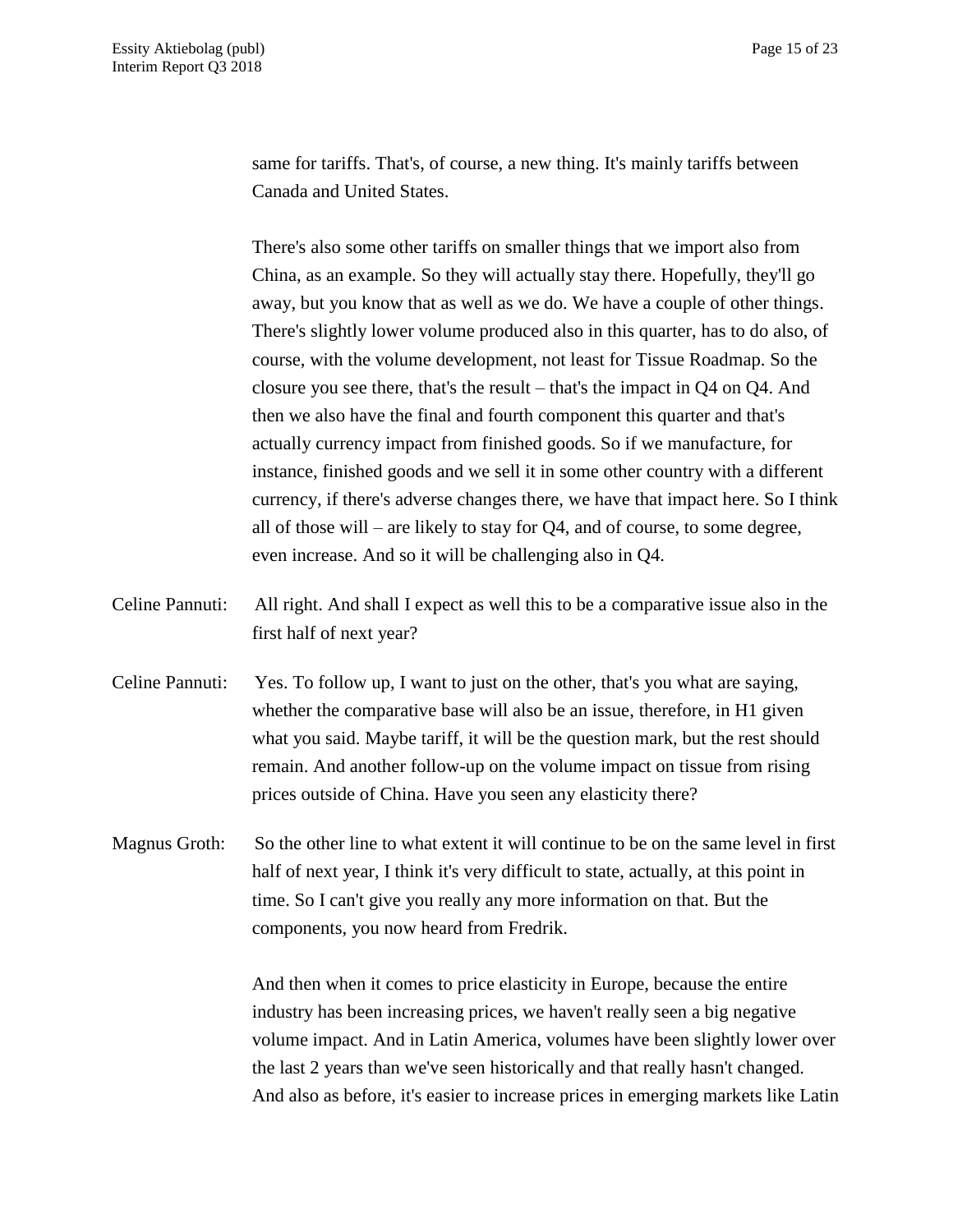America and Russia and those markets. So no, I think the impact has really – from elasticity, has really been the greatest in China.

Fredrik Rystedt: And maybe there to add, Celine, I guess, you already know that, but elasticity is not really with the consumers. So if the price is slightly higher for tissue with the consumer, that doesn't actually have a big impact on consumption. It's much more with the retailers and the possibility of raising prices due to competition or those kind of things.

Operator: Your next question comes from the line of Sanath Sudarsan.

- Sanath Sudarsan, Morgan Stanley: Two quick questions for me. The first one is, can you just give us some clarity on the price increases in terms of the progression you've had? Is it higher than the first one you've taken? Or do you expect to take a much more lower price increase in the second round? And the second one, I just wanted to understand your thought process here, Fredrik and Magnus, in terms of how do you envisage using these cost savings. Is this more seen as a measure to make the firm agile and improve profitability? Or is it a kind of a protection against future input cost pressure that you expect next year, and in a sense, kind of arresting the margin slide?
- Magnus Groth: To answer your second question, yes on both. Of course, we are want to see the positive impact as quickly as possible to offset the negative margin impact from higher raw materials. But the reason why we're adding an organizational change to the cost-saving program is that we are absolutely, I mean, for making this a more agile and even faster and responsive organization that's closer to operations.

And I think that all of these savings are sustainable and will be part of our kind of structure going forward. So it's not, in this SEK 900 million, it's not kind of temporary savings just to overcome temporary raw material headwinds. This is to – for building a stronger company for the future. Price increases second round, I don't have full visibility on that. But overall, I would say it's on the same level as the first round. Of course, we haven't said much about the level of the first round, but I think that's more or less what I can say.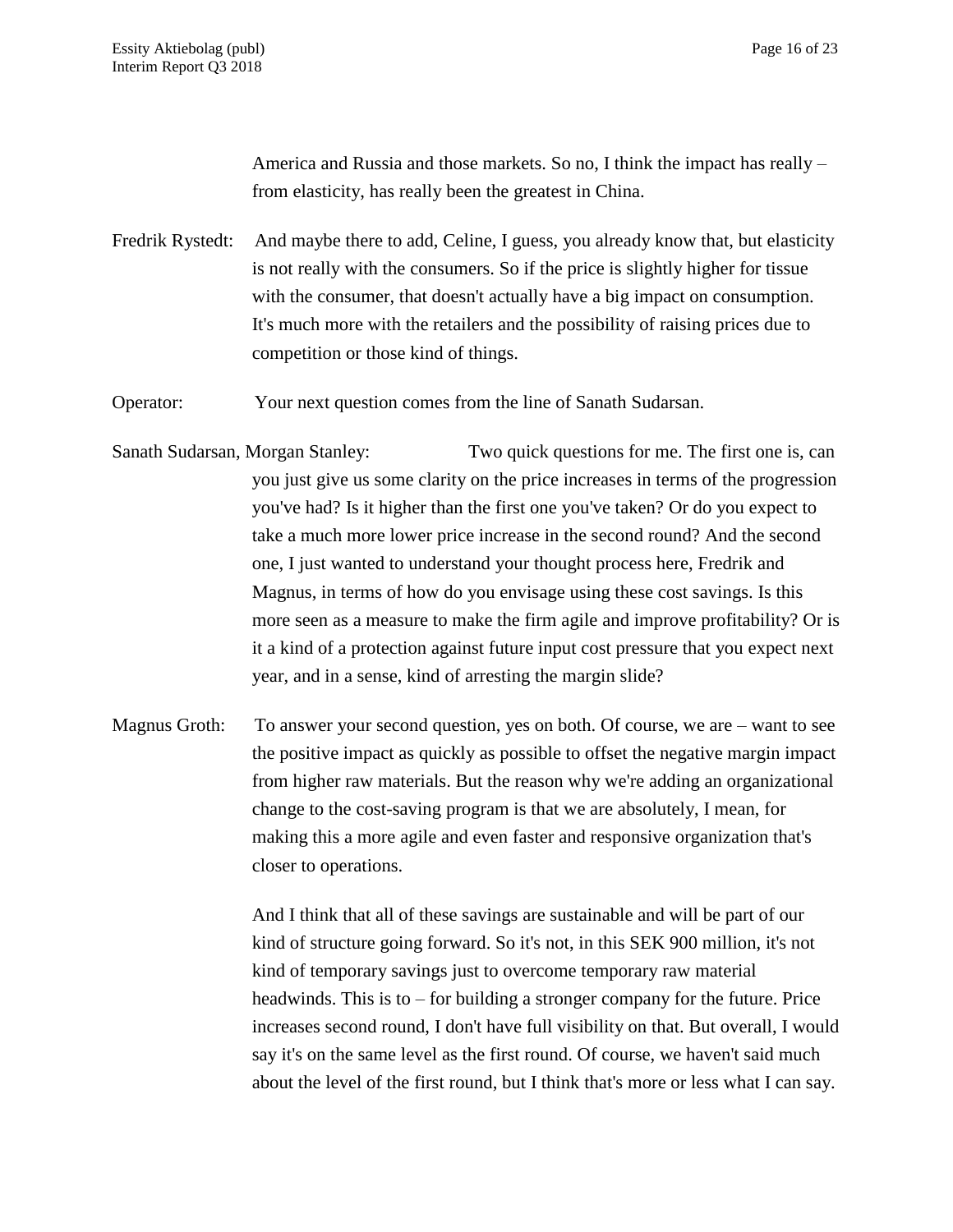- Sanath Sudarsan: And sorry, can I just add one more, please? There was this rebate release in the Professional Hygiene business last year in the fourth quarter. Could you give us any sense of direction on how we should be expecting that to trend?
- Fredrik Rystedt: Yes. You should not expect that similar release for Q4. It's always very difficult because that – the way that works, and we explained it very much last year, but the way it works, you set provisions during the year. And of course, if you have too low volume, then your provisions are too big and you release them. And of course, we don't want that to happen, of course, we want to sell. But we don't expect major releases. It's really difficult to tell. It will depend on the volume for the fourth quarter, so it's difficult to say. But we – you should not expect that.
- Magnus Groth: I guess, you could say they were unusually high last year.
- Fredrik Rystedt: Yes.
- Magnus Groth: Yes, for sure.

Operator: Your next question comes from the line of Oskar Lindstrom.

- Oskar Lindstrom, Danske Bank: Yes, 2 questions. First off, just this on Consumer Tissue and the price increases and volume losses that you had during this quarter. I mean, you mentioned that the volume losses were primarily outside of Europe. Did you also lose volumes in Europe? Or was it actually – what was the volume situation in Europe in Consumer Tissue? And then on the price increases, those price increases that we saw for Consumer Tissue as a whole, could you break those down? I mean, how much was in Europe and how much was, let's say, elsewhere?
- Fredrik Rystedt: Yes. If you look at the European volume situation, if you exclude mother reels, it was largely flat. So basically, the decline you saw on the mature market had to do with mother reels entirely, that's all. And of course, that was, as Magnus alluded to, all due to the Tissue Roadmap closure. So basically, largely flat, you can say.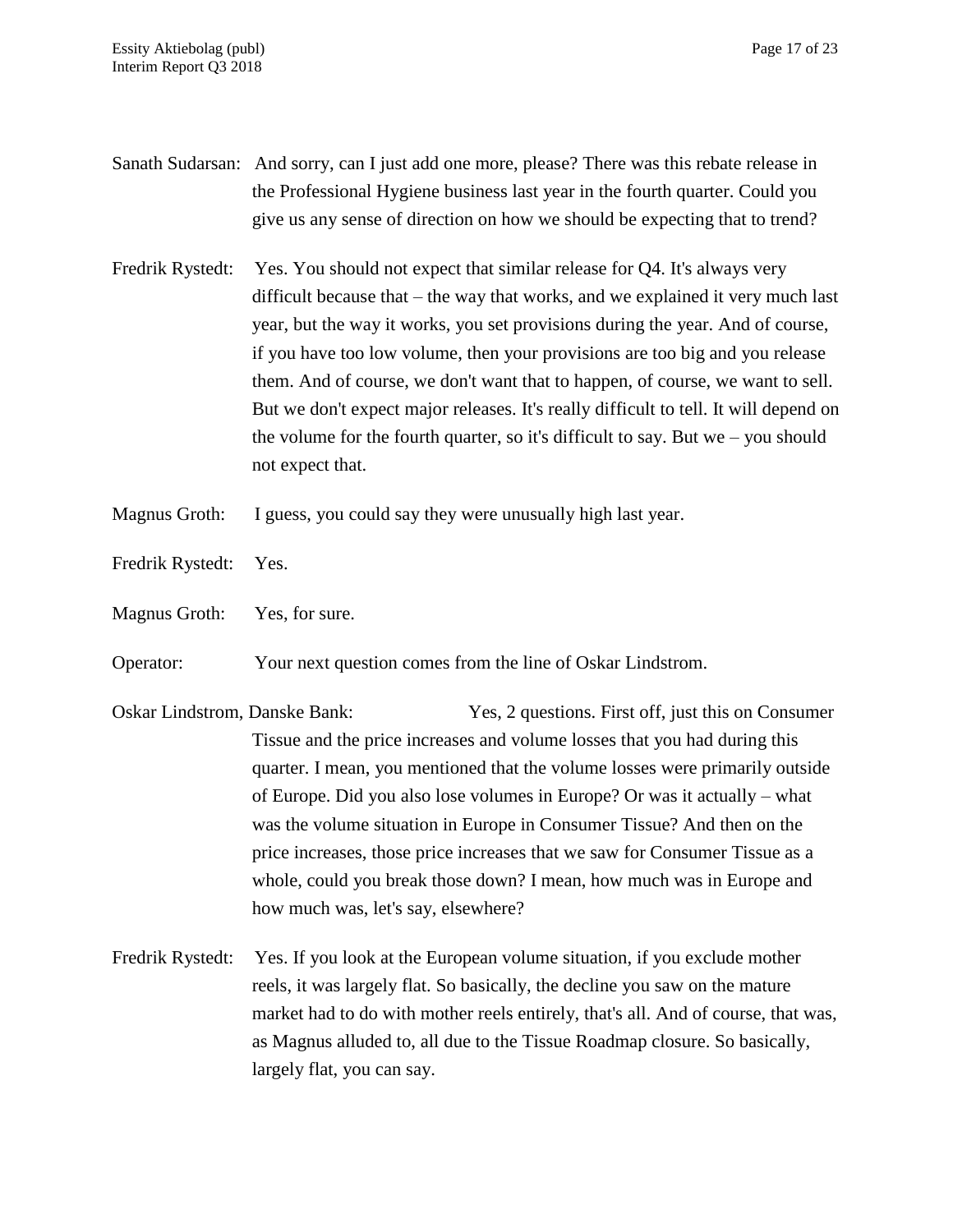- Magnus Groth: And price increases, to what extent they can  $-I$  don't think we have that split, actually. We want to provide that split either, to what extent it comes from emerging or, yes, or mature markets.
- Oskar Lindstrom: All right. If I may ask, my second question here is on the price increases that you highlight for 2019. You say that you're currently in negotiations for these, and I was wondering a little bit about the – where you are in those negotiations and the timing of the price increases in 2019. You said now earlier that the price increases for Professional Hygiene would come in at the beginning of the year. What about for Consumer Tissue?
- Magnus Groth: Same with Consumer Tissue, even though there will be some minor impact also in the fourth quarter, and the full impact in the second quarter of next year since in some countries like France, new prices actually take effect from the beginning of the second quarter. But you can assume that most of the impact of the Consumer Tissue price negotiations that we're now in the middle of will be kind of ramping up throughout the first quarter next year.
- Operator: Your next question comes from the line of Guillaume Delmas.
- Guillaume Delmas, Bank of America Merrill Lynch: Three questions for me, please. The first one on savings. So you announced a new program last month. You increased the target this morning to SEK 900 million. My question on this is, how should we think about the net contribution from this program? And in particular, should we expect this program to enable you to deliver this exceptionally high level of savings we've seen between Q2 '17 and Q2 '18 of more than SEK 300 million? That's my first question. Second is on the raw material impact.

Could you give us the split between the increase of the U.S. dollar, or the dollar appreciation, and the actual increase in raw material prices? Because if I remember well, in Q1, the dollar was still a strong tailwind before turning into a small headwind in Q2, so wondering what happened in the third quarter. And then finally on A&P spend. I think at the start of the year, you were giving a guidance of a slight increase for A&P spend as a percentage of sales. Now my understanding is year-to-date, A&P is relatively flat. It's not slightly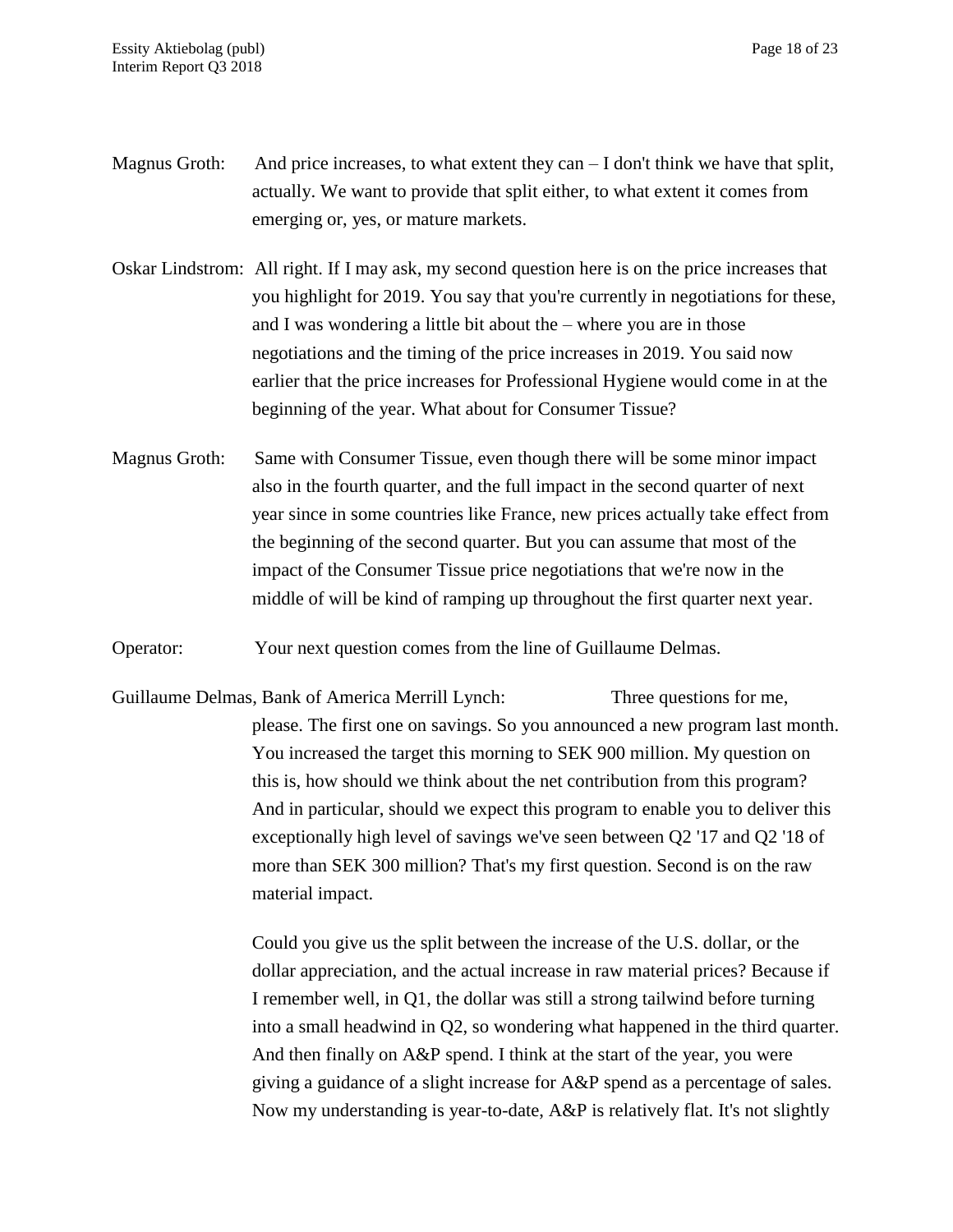down as a percentage of sales. So what should we expect for Q4, a meaningful increase? Or actually for the year, A&P to be flat as a percentage of sales?

Magnus Groth: When it comes to A&P, I would say that it will be flat to slight increase rather than decreasing because, again, we have a lot of product launches and we continue to invest behind them. When it comes to the raw mat impact on the savings, Fredrik, I'd like to hand over to you.

Fredrik Rystedt: Yes, the savings. The question there, I guess, will that compare to the SEK 350 million? Actually, I think Magnus alluded to one thing. I mean, we're doing so many different things to mitigate the impact. Of course, the price increase is an obvious thing. But in addition to that, we continue to work with Tissue Roadmap and general efficiency or the cost savings in COGS, as you see reported every quarter. And then, of course, we also have Cure or Kill and we have all other savings that we do.

> And this program that you see now, the SEK 900 million is on top of all of those things. So we have a long list of different measures and activities, so you shouldn't compare the SEK 350 million to the SEK 900 million. We will continue to do ordinary TCP savings. So this is on top. Yes, exactly COGS. The savings program we have now, is largely SG&A, largely SG&A. So we will continue to do that. The net impact, it's very difficult to say from all of these things. Of course, we have inflation and other things. But of course, our estimate is that we would, of course, like to keep as much as possible in the P&L and we also count on doing exactly that. But the exact number is always difficult to say. I think the raw material impact is a negative impact for currency, totally about SEK 250 million roughly or SEK 245 million.

Operator: Your next question comes from the line of Chas Manso.

Chas Manso, Société Generale: Two questions on Consumer Tissue. I was wondering whether the cost situation is having any impact on the industry supply versus demand dynamic, particularly in Europe. Usually, there's a little bit of oversupply and I was wondering whether that had been reduced given the pressures there. And also, could you give us your market share changes in European Consumer Tissue year-on-year?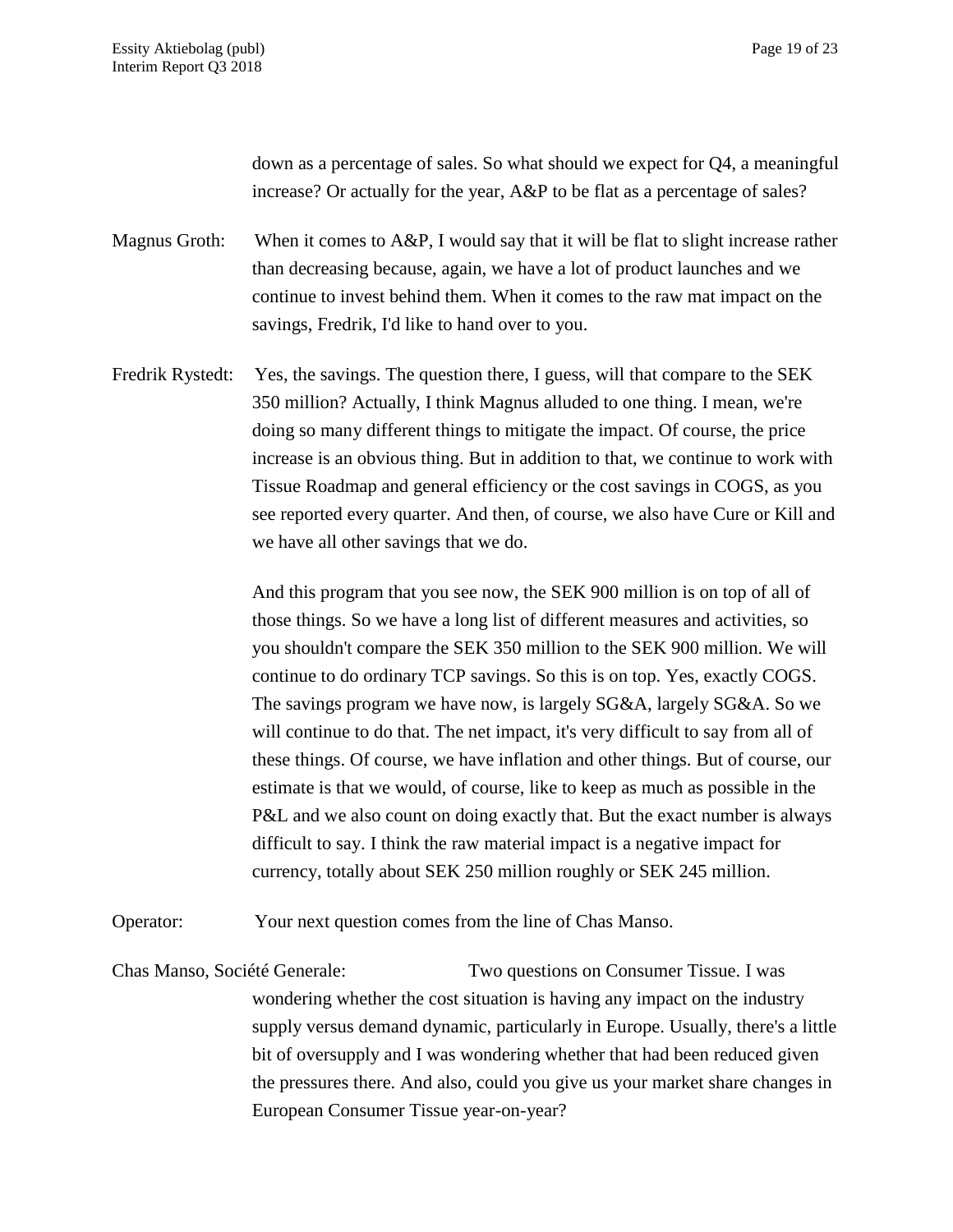Magnus Groth: Yes. Market shares haven't really changed that much recently, even though we've taken out capacity, since a lot of that capacity was not turned into finished products but actually sold as mother reels. And there haven't been big volume shifts between different players, to our knowledge. Of course, we don't have the full picture in the ongoing price negotiations. So that seems to have been quite stable. When it comes to supply-demand balance, there was a significant increase in supply in 2016, '17 and partly this year also, based on investment decisions taken earlier when interest rates were lower and margins were twice as high as today in Consumer Tissue.

> And all of them are up and running now. And in spite of this, we are able to get pricing also going forward. And I haven't seen announcement for new capacities now in Europe in some time. There have been some announcements outside of Europe in Consumer Tissue but not really in Europe. So of course, that's also positive going forward. And let's see what happens. But if interest rates go up, of course, it becomes less likely for new capacity to be added in Europe specifically.

- Chas Manso: OK. And so a similar question really on the pulp side. Given higher pulp prices, pulp costs, has that encouraged the pulp produces to announce further increases in their capacity and how that might impact you?
- Magnus Groth: One of the reasons why pulp prices are all-time high, which they actually are, and why they seem to remain higher for a longer time period than ever before, I mean, that's actually the reality that we're facing, is a combination of a high relative demand increase, which has to do not only with Consumer Tissue or tissue products, but also relating to packaging, of course, with the increasing global trade. Let's see what happens to that. But this is one factor.

Another factor is that actually we have some structural changes between pulp supplier with the mergers of, for instance, pulp – Suzano and Fibria in Brazil where they are then – while this merger is ongoing, stated that they will not add any new capacities while the negotiations are ongoing and this already impacts, I think, fully the raw material prices. And then we had the third issue, which was then the fact that China has significantly diminished the imports of recycled fiber to China, which has been used in the packaging industry. And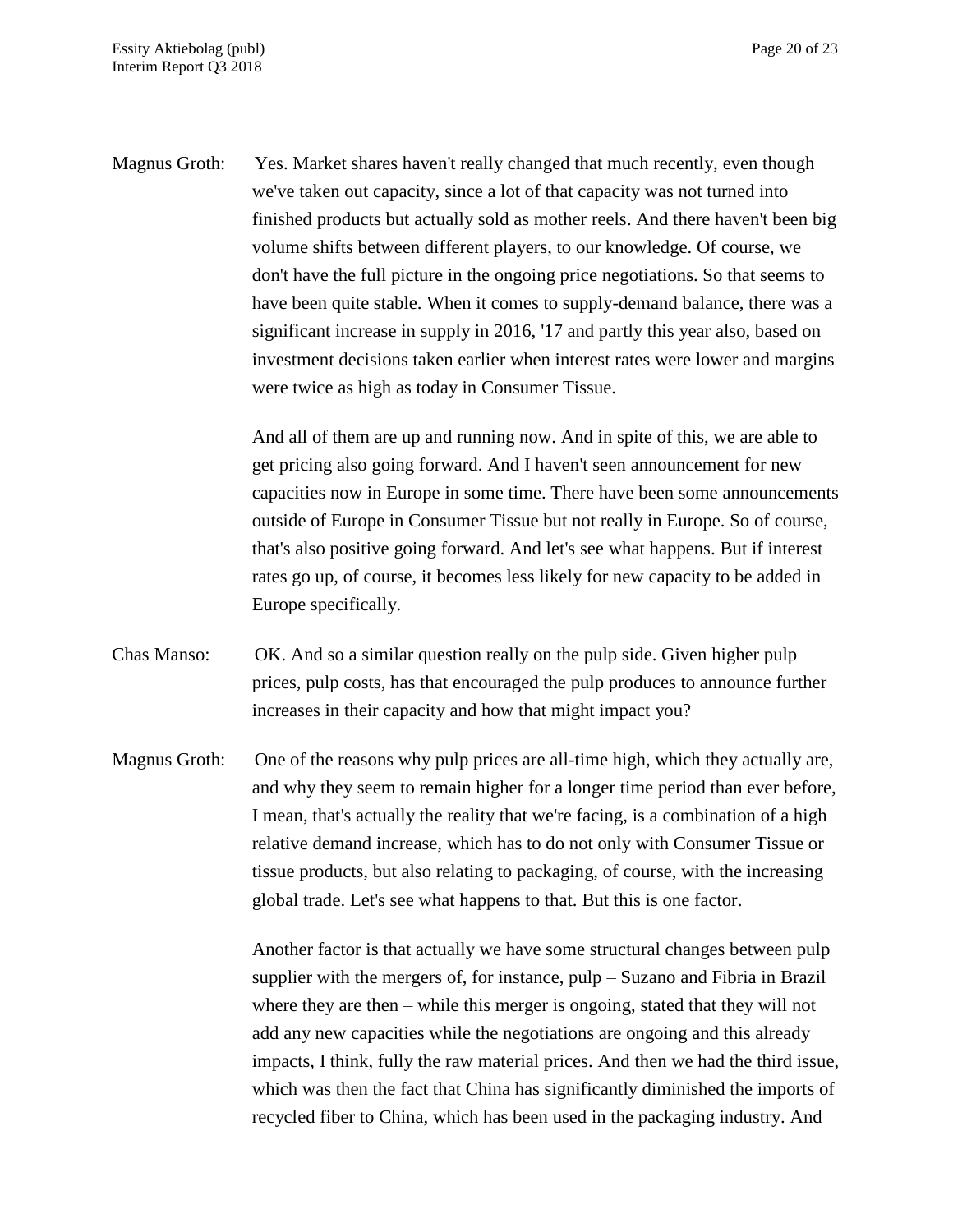this has to do with the overall cleanup program that China is in the middle of, where they are reducing the import of what they classify as waste.

And this has then increased the demand for fresh fiber for packaging materials, especially in China. So all of this together had – has led to this cycle of exceedingly high pulp prices for a long period. And we're not really seeing, in the short to medium term, any changes there. We can't – I can't say that we're seeing pulp prices going up either. They're actually stabilizing now since a few months. But there's no real reason why they should be coming down either.

Chas Manso: OK. Sorry, the last one for me. You may have said this and I apologize if I've missed it, but you talked about some temporary cost tariffs in U.S., Canada. Could you sort of quantify those temporary costs for us?

- Fredrik Rystedt: Yes, they're about SEK 50 million, you can say, totally the trade the tariff part.
- Magnus Groth: In the quarter.
- Fredrik Rystedt: In the quarter. And then we have yes, exactly for the year, it's, of course, much more. And then we have other more of temporary nature. Of course, we talked about the volume part. We have finished goods and currency, et cetera, that has been, in the quarter, actually quite negative. It may remain there for 1 or 2 quarters, but of course, we see them as temporary.

Operator: Your next question comes from the line of Rosie Edwards.

Rosie Edwards, Berenberg: So just 2 sort of quick follow-up or clarification points. Just starting on Consumer Tissue. Just trying to get – understand exactly, so what changed in Q3. I mean, obviously, we're talking about price increases, obviously, in Europe but also in China, Latin America. We talked about mother reel exit. But all of these things existed in the second quarter. So I'm just trying to understand sort of how growth went from nearly 2 percent to basically flat, what the big delta was.

Fredrik Rystedt: The big delta is China.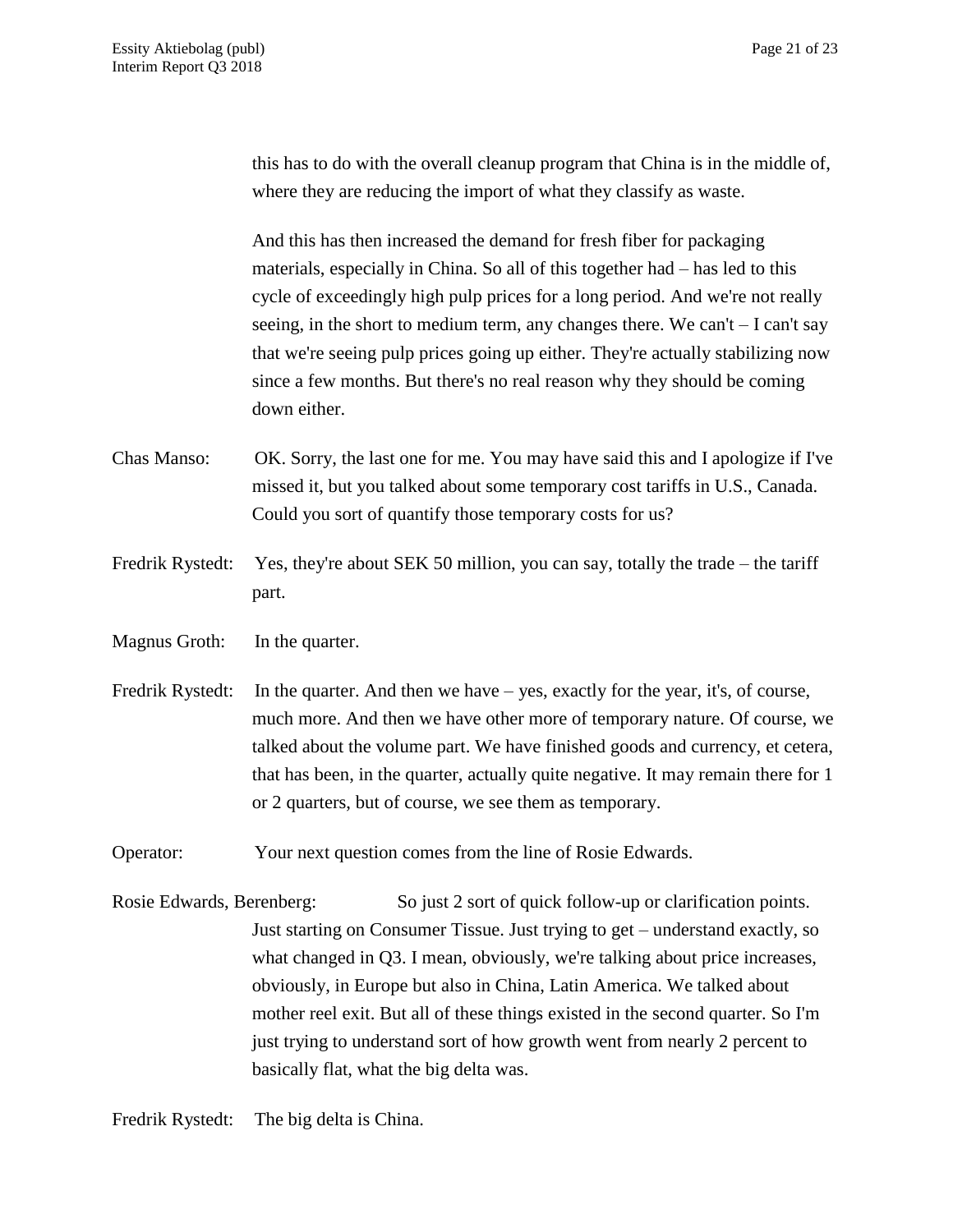| Rosie Edwards:   | As in $-$ but prices were already up, weren't they, in Q2? Price increases have<br>been already taken in, in the second quarter, is that right, in China?                                                                                                                                                                                                                                                                                                                                                                                                                       |
|------------------|---------------------------------------------------------------------------------------------------------------------------------------------------------------------------------------------------------------------------------------------------------------------------------------------------------------------------------------------------------------------------------------------------------------------------------------------------------------------------------------------------------------------------------------------------------------------------------|
| Magnus Groth:    | Yes, mostly, but the impact was in the third quarter. And also, in China, we<br>had very difficult or tough comparables to the previous year actually in China.<br>So that's an additional factor.                                                                                                                                                                                                                                                                                                                                                                              |
| Rosie Edwards:   | Got it. OK. And then secondly, just a quick follow-up on the sort of other<br>line, and I would sort of try to get an understanding in terms of how that looks<br>in the first half of 2019. Just specifically on the sort of the rebate savings, we<br>know obviously there's a very tough comp in Q3 and Q4. Can you remind us<br>what your rebate savings were in $Q1$ , $Q2$ 2018? Or any sort of qualitative<br>guidance around the – not the exact number per se, but anything you can say<br>about the level of savings you're achieving in the first half of this year? |
| Magnus Groth:    | Just to clarify, you're now referring to, I think, to the COGS savings. That's<br>where we have the rebates from raw material suppliers.                                                                                                                                                                                                                                                                                                                                                                                                                                        |
| Rosie Edwards:   | Yes.                                                                                                                                                                                                                                                                                                                                                                                                                                                                                                                                                                            |
| Magnus Groth:    | Yes. So it's not the other line, it's the COGS savings. And to what extent we<br>had a bigger, smaller impact from rebates versus more the total costs –<br>product cost fixed in the plants, I couldn't say. I don't know, Fredrik, if you<br>have any more color to add.                                                                                                                                                                                                                                                                                                      |
| Fredrik Rystedt: | For the first 2 quarters of '19, was that your question?                                                                                                                                                                                                                                                                                                                                                                                                                                                                                                                        |
| Rosie Edwards:   | No, how they looked in the Q1, Q2 of '18.                                                                                                                                                                                                                                                                                                                                                                                                                                                                                                                                       |
| Fredrik Rystedt: | The discount. Yes, I – we don't give that detail, Rosie. We just don't do that.<br>Generally, as we have communicated a couple of times before here, that, of<br>course, as the pulp, in particular, the pulp market becomes more and more<br>challenging, discount and negotiation savings becomes that much more tough<br>to accomplish. Of course, it's – part of that is just pure negotiation power and<br>a part of that is basically qualifying many suppliers for a machine, for<br>instance. So we do a bit of both and we still have good savings within our          |